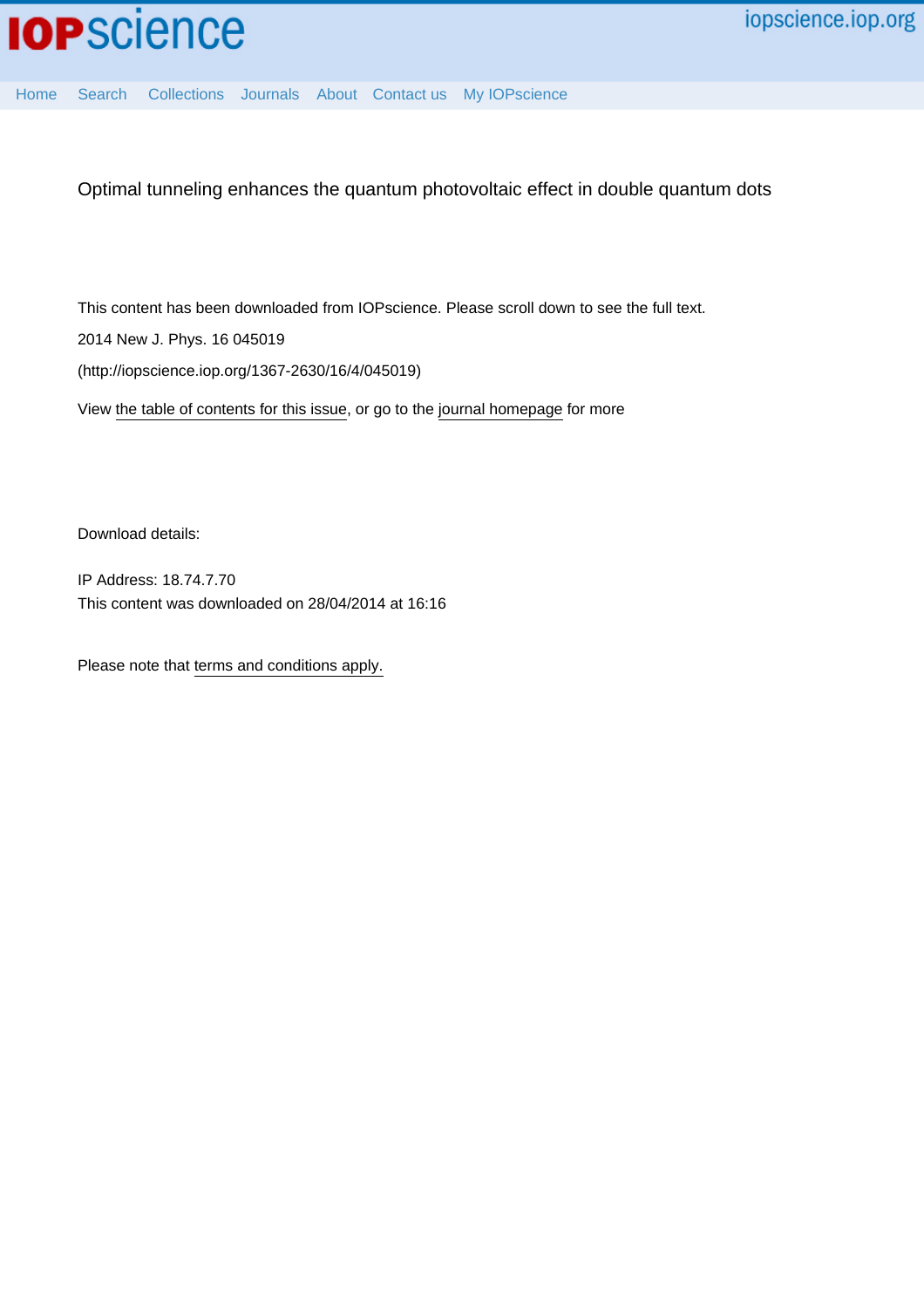# **New Journal of Physics**

The open access journal at the forefront of physics

Deutsche Physikalische Gesellschaft **DDPG** | IOP Institute of Physics

## Optimal tunneling enhances the quantum photovoltaic effect in double quantum dots

Chen Wang<sup>1,3</sup>, Jie Ren<sup>2</sup> and Jianshu Cao<sup>1,3</sup>

<sup>1</sup> Singapore-MIT Alliance for Research and Technology, 1 CREATE Way, Singapore 138602, Singapore

<sup>2</sup> Theoretical Division, Los Alamos National Laboratory, Los Alamos, New Mexico 87545, USA <sup>3</sup> Department of Chemistry, Massachusetts Institute of Technology, 77 Massachusetts Avenue, Cambridge, MA 02139, USA

E-mail: [wangchen@smart.mit.edu,](mailto:wangchen@smart.mit.edu) [renjie@lanl.gov](mailto:renjie@lanl.gov) and [jianshu@mit.edu](mailto:jianshu@mit.edu)

Received 14 November 2013, revised 10 February 2014 Accepted for publication 21 February 2014 Published 25 April 2014 New Journal of Physics 16 (2014) 045019 [doi:10.1088/1367-2630/16/4/045019](http://dx.doi.org/10.1088/1367-2630/16/4/045019)

## Abstract

We investigate the quantum photovoltaic effect in double quantum dots by applying the nonequilibrium quantum master equation. A drastic suppression of the photovoltaic current is observed near the open circuit voltage, which leads to a large filling factor. We find that there always exists an optimal inter-dot tunneling that significantly enhances the photovoltaic current. Maximal output power will also be obtained around the optimal inter-dot tunneling. Moreover, the open circuit voltage behaves approximately as the product of the eigen-level gap and the Carnot efficiency. These results suggest a great potential for double quantum dots as efficient photovoltaic devices.

Keywords: electronic transport in mesoscopic systems, photoconduction and photovoltaic effect, quantum dots, quantum description of interaction of light and matter

## 1. Introduction

As fossil-fuels, currently the main energy suppliers in our modern society, get scarcer and more expensive, renewable energies are becoming increasingly important and desirable. To meet this

Content from this work may be used under the terms of the [Creative Commons Attribution 3.0 licence](http://creativecommons.org/licenses/by/3.0).  $\bigcirc$ Any further distribution of this work must maintain attribution to the author(s) and the title of the work, journal citation and DOI.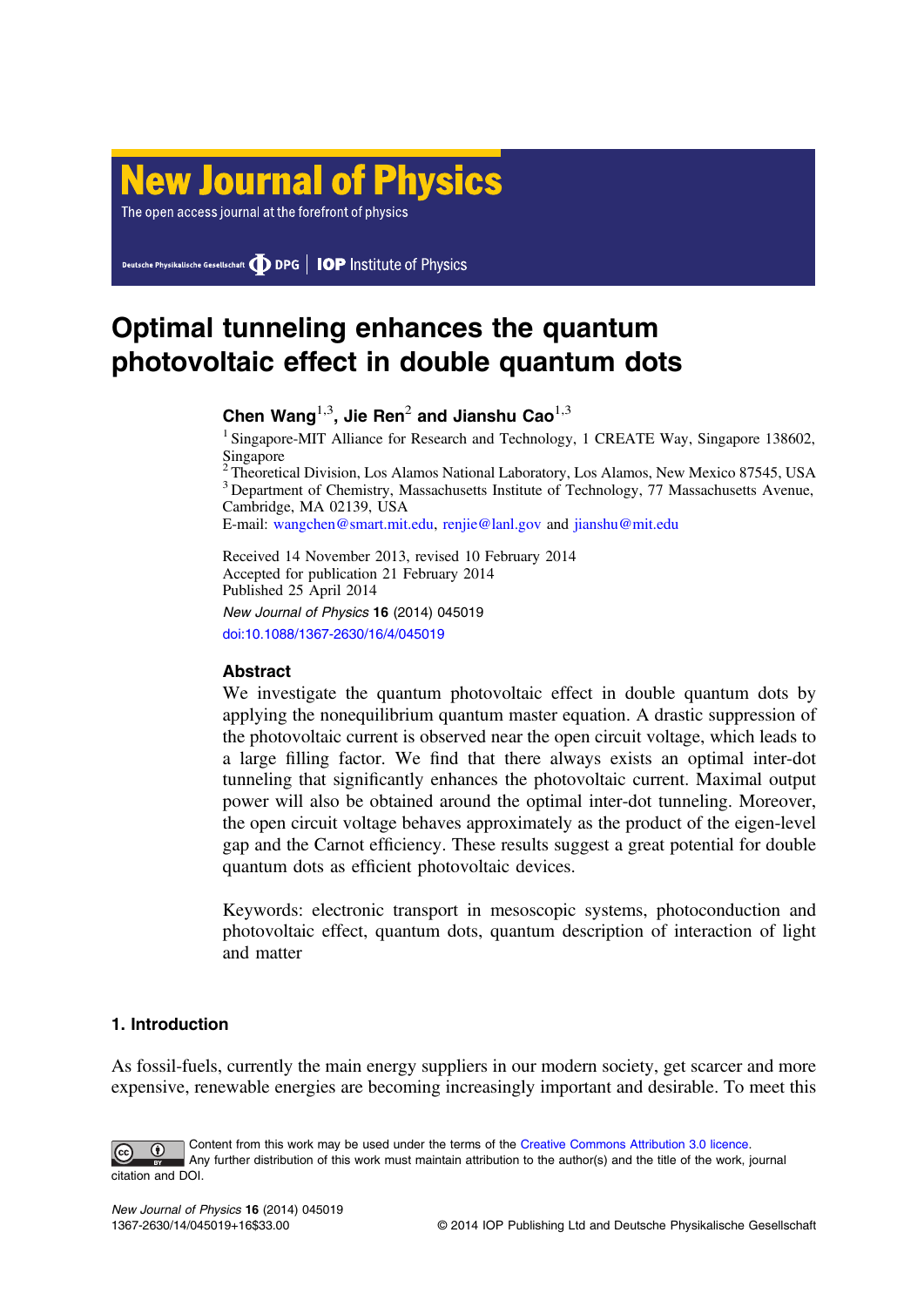demand, solar energy, a significant green energy source, attracts a broad spectrum of attention both from industrial applications and fundamental research [\[1](#page-15-0)]. In particular, the photovoltaic effect, first discovered by E Becquerel in 1839, is a potentially promising technology for light harvesting that converts our inexhaustible supply of sunlight to electricity for performing useful work.

Great efforts have been made to design efficient semiconductor-based solar cells [\[2](#page-15-0)]. However, the energy efficiency obtained is still too low to meet daily human needs. The main reason for this is that the excess excitation energy of the electron-hole pair above the energy gap is wasted through thermal phonon emission. By adding multiple impurity levels, M Wolf expected photovoltaic enhancement for the low energy spectrum collection [[3\]](#page-15-0). Meanwhile, Shockley and Queisser suggested that the included impurity would also have a corresponding strengthening effect on the recombination process [\[4](#page-15-0)], resulting in no improvement of the photovoltaic current. Moreover, there have been various other proposals to enhance solar conversion efficiency [[5](#page-15-0)–[9\]](#page-15-0). Recently, quantum dots (QDs) have emerged as alternative candidates to fabricate solar cells, due to their ability to enhance photon harvesting via a multilevel structure [[10,](#page-15-0) [11\]](#page-15-0). The novel feature of QD is that by adjusting the dot size, the energy scale of the excitation gap can be tuned across a wide regime, which extends the absorption spectrum down to the infrared range [\[12](#page-16-0)] and makes QD competitive in designing multijunction solar cells.

In particular, the influence of quantum coherence in improving photovoltaic efficiency has been addressed by M O Scully *et al* [[13,](#page-16-0) [14](#page-16-0)]. They studied photovoltaic cells as quantum heat engines modeled by electronic level systems resonantly coupled to multi-reservoirs with biased temperatures, which convert incoherent photons to electricity. Based on the full quantum master equation, which includes quantum coherence represented as off-diagonal density matrix elements, the photovoltaic current shows astonishing enhancement compared to its counterpart from population dynamics in the classical limit. This concept has also been extended to photosynthetic heat engines, which convert solar energy into chemical energy [[15](#page-16-0)–[20](#page-16-0)]. From a theoretical point of view, these generalized engines share the same underlying mechanism.

Considering the importance of quantum coherence in energy conversion for quantum photovoltaic systems, we apply the quantum master equation to study the quantum photovoltaic effect in a double quantum dot (DQD) system, which can also be regarded as a donor-acceptor system. In particular, the parallel sandwiching of many DQDs between electronic leads may have benefits such as flexible scalability and tunability for this kind of nanoscale photovoltaic device. We pay special attention to the three crucial ingredients of photovoltaic applications: short circuit current, open circuit voltage and extractable output power, and analyze the ability of the dots to convert photons into electricity. Our results show that there exists an optimal inter-dot tunneling that significantly enhances the quantum photovoltaic current and output power. Moreover, the open circuit voltage behaves approximately as the product of the eigenlevel gap and the Carnot efficiency. As a result, maximal output power will be obtained around the optimal inter-dot tunneling. The work is organized as follows: in section [2](#page-3-0), we describe the model of DQDs and obtain the solution of the quantum master equation. In section [3](#page-7-0), we present results and corresponding discussions regarding the quantum photovoltaic effect and current enhancement at optimal tunneling. A concise summary is given in the final section.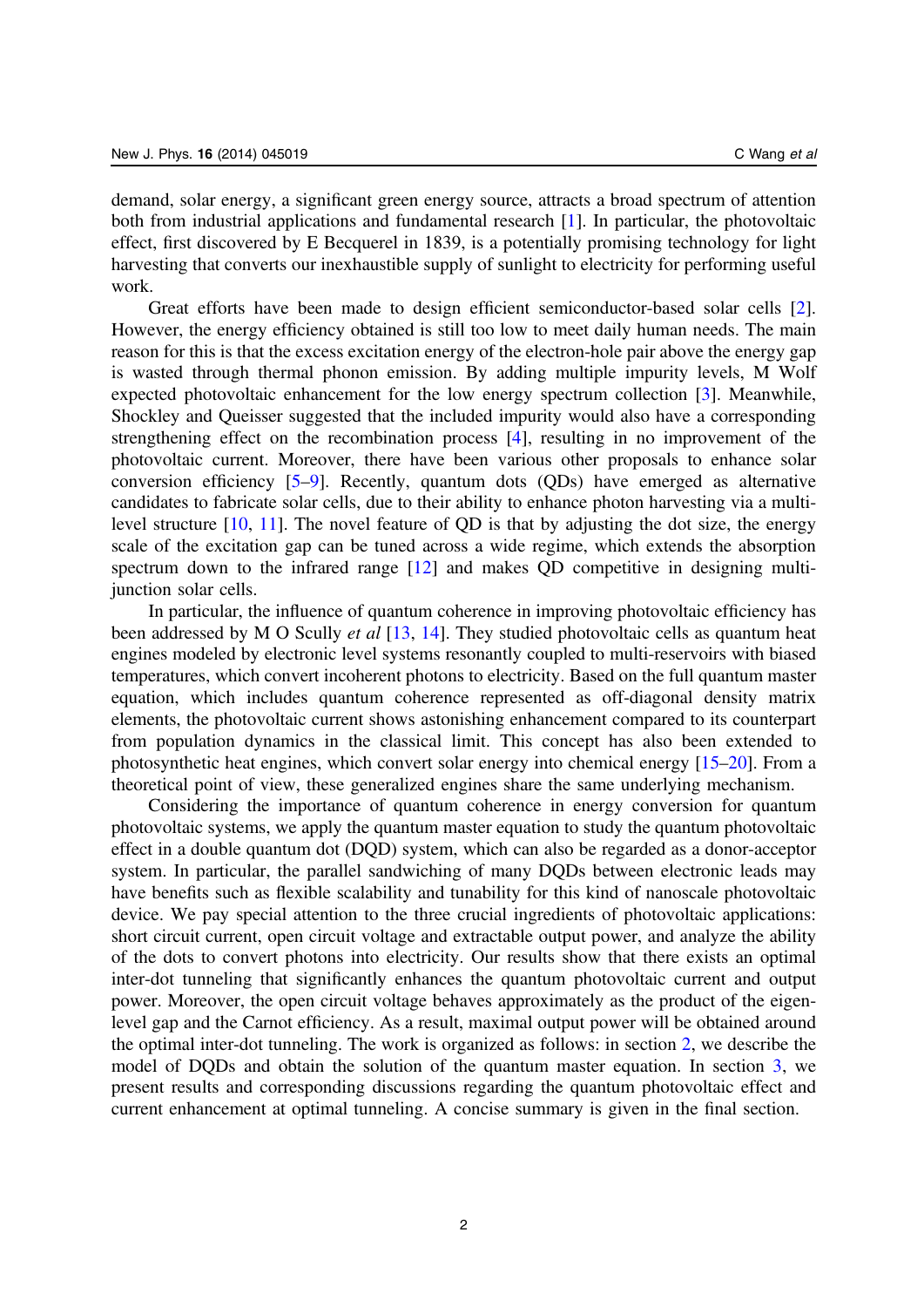<span id="page-3-0"></span>

Figure 1. (a) Schematic illustration of the DQD device and its photovoltaic dynamics in real space: the electron hops between the left (right) dot and the left (right) lead, and between the left and right dots; the photon field interacts with the electron population difference of two dots. (b) Scheme of the DQD dynamics in eigen-space: the photon absorption (emission) assists the excitation (relaxation) between the eigen-state  $|-\rangle$  and  $|+\rangle$ ; the excitation (relaxation) between the ground state  $|G\rangle$  and the superposition state  $|+\rangle$  or  $|-\rangle$  are accompanied by the electron hopping from (to) two electronic leads to (from) the DQD.

## 2. Model and method

In this section, the model of DQD coupled both to electron reservoirs and solar environment is first introduced in part 2.1. Then the quantum master equation is derived in part 2.2 by assuming that the system-reservoir couplings are much weaker than the energy gap of DQD. Finally, in part 2.3 the analytical expressions of steady state electron and photon currents are exhibited.

## 2.1. Hamiltonian

The photovoltaic system is described by a DQD coupled to two separate electronic reservoirs (see figure 1(a)), with the total Hamiltonian:  $\hat{H} = \hat{H}_D + \sum_{v=L,R} (\hat{V}_v + \hat{H}_v) + \hat{V}_{D-ph} + \hat{H}_{ph}$ .  $\hat{H}_D$ denotes the central DQD by

$$
\hat{H}_D = \epsilon_L \hat{d}_L^{\dagger} \hat{d}_L + \epsilon_R \hat{d}_R^{\dagger} \hat{d}_R + \Omega \left( \hat{d}_L^{\dagger} \hat{d}_R + \hat{d}_R^{\dagger} \hat{d}_L \right),\tag{1}
$$

where  $\hat{d}_{L(R)}^{\dagger}$  creates one electron on the  $L(R)$  QD with energy  $\epsilon_{L(R)}$ , and  $\Omega$  denotes the inter-dot tunneling between  $L$  and  $R$ , which both can be flexibly tuned via gate voltages applied on the dots [\[21](#page-16-0)]. Without loss of generality, we consider the strong Coulomb repulsion limit so that the system has three states: the left dot occupied state  $|L\rangle$ , the corresponding right one  $|R\rangle$ , and the ground state  $|G\rangle$  with both dots empty.  $\hat{H}_{L(R)}$  depicts the  $L(R)$  electronic lead through  $\hat{H}_v = \sum_k \epsilon_{k,v} \hat{c}_{k,v}^\dagger \hat{c}_{k,v}$ , with  $\hat{c}_{k,v}^\dagger$  creating one electron with energy  $\epsilon_{k,v}$  and momentum k in the lead v.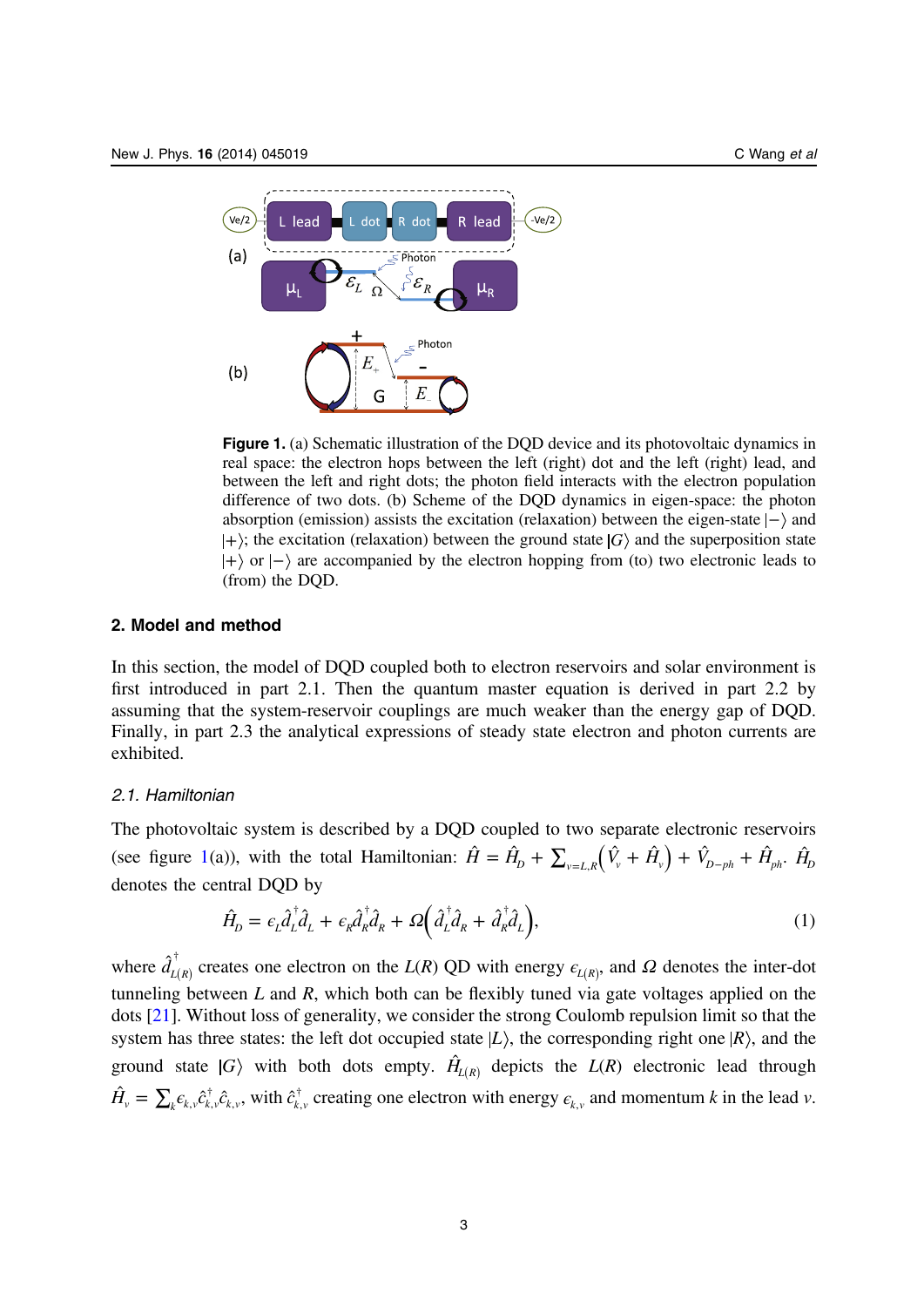$$
\hat{V}_v = \sum_k t_{k,v} \hat{d}_v^{\dagger} \hat{c}_{k,v} + \text{H.c.}
$$
\n(2)

<span id="page-4-0"></span>gives the coupling between the dot  $v$  and the lead  $v$ , which conserves the total electron number, and *t kv* is the system-lead tunneling strength. When the sun sheds light on the system, the DQD interacts with the photons in diagonal coupling form, described by

$$
\hat{V}_{D-ph} = \sum_{q} g_q \left( \hat{a}_q + \hat{a}_q^{\dagger} \right) \left( \hat{d}_L^{\dagger} \hat{d}_L - \hat{d}_R^{\dagger} \hat{d}_R \right),\tag{3}
$$

where  $\hat{a}_q^{\dagger}$  generates one photon with frequency  $\omega_q$  in the solar environment, modeled as  $\hat{H}_{ph} = \sum_{q} \omega_q \hat{a}_q^{\dagger} \hat{a}_q^{\dagger}$ , and  $g_q$  is the coupling strength.

Here, we consider that the coupling between the photon environment and the polarization of electron populations on the DQD (instead of the off-diagonal interaction between dots) is the dominant mechanism. This type of electronelectron–photonphoton coupling has been found in DQDs [[22](#page-16-0), [23\]](#page-16-0), and has already been extensively studied for similar electron-phonon coupling in such systems [\[24](#page-16-0)–[28\]](#page-16-0). Distinct from the off-diagonal electronelectron–photonphoton coupling  $\sum_{q}g_{q}(\hat{a}_{q}+\hat{a}_{q}^{\dagger})(\hat{d}_{L}^{\dagger}\hat{d}_{R}+\hat{d}_{R}^{\dagger}\hat{d}_{L})$ , it does not seem obvious that equation (3) is able to produce the photovoltaic effect in the local basis. However, as we will show soon, by transforming the system into eigen-space (see also figure  $1(b)$  $1(b)$ ), it is clear that the photonassisted tunneling emerges with the help of inter-dot tunneling *Ω* in equation [\(1](#page-3-0)). This inter-dot tunneling, on the one hand assists the photovoltaic current, and on the other hand diminishes the photovoltaic current. Thus, an optimal inter-dot tunneling will be obtained to enhance the photovoltaic effect.

Such an optimal-tunneling-enhanced photovoltaic effect will not occur in the off-diagonal type of electron–photon interaction case  $\sum_{q}g_{q}(\hat{a}_{q}+\hat{a}_{q}^{\dagger})(\hat{d}_{L}^{\dagger}\hat{d}_{R}+\hat{d}_{R}^{\dagger}\hat{d}_{L})$ , which actually has a different physical behavior from the diagonal form at equation (3). The reason is that in the absence of inter-dot electron tunneling, there is no additional current leakage between two dots so that each electron hopping is fully accompanied by single photon emission or absorption. Therefore, the performance of the thermodynamic efficiency and the flux is high, as similarly described in the maser model [[13\]](#page-16-0). While it is under finite and strong inter-dot electron tunneling, the electron transport is mainly controlled by downstream inter-dot tunneling, which severely offsets the photon-assisted photovoltaic current. Consequently, increasing the inter-dot electron tunneling will monotonically suppress the photovoltaic current and photon flux, and we do not have the same optimal performance as that which will be uncovered in the following.

To investigate the quantum evolution of the system density matrix, it is more convenient to work in the eigen-space of the DQD by diagonalizing equation ([1\)](#page-3-0):

$$
|+\rangle = \cos\frac{\theta}{2}|L\rangle + \sin\frac{\theta}{2}|R\rangle,
$$
  

$$
|-\rangle = -\sin\frac{\theta}{2}|L\rangle + \cos\frac{\theta}{2}|R\rangle,
$$
 (4)

are superpositions of the left and right occupied states, with tan $\theta = 2\Omega/\Delta$  and  $\Delta = \epsilon_L - \epsilon_R$  the inter-dot energy gap. The corresponding eigen-levels are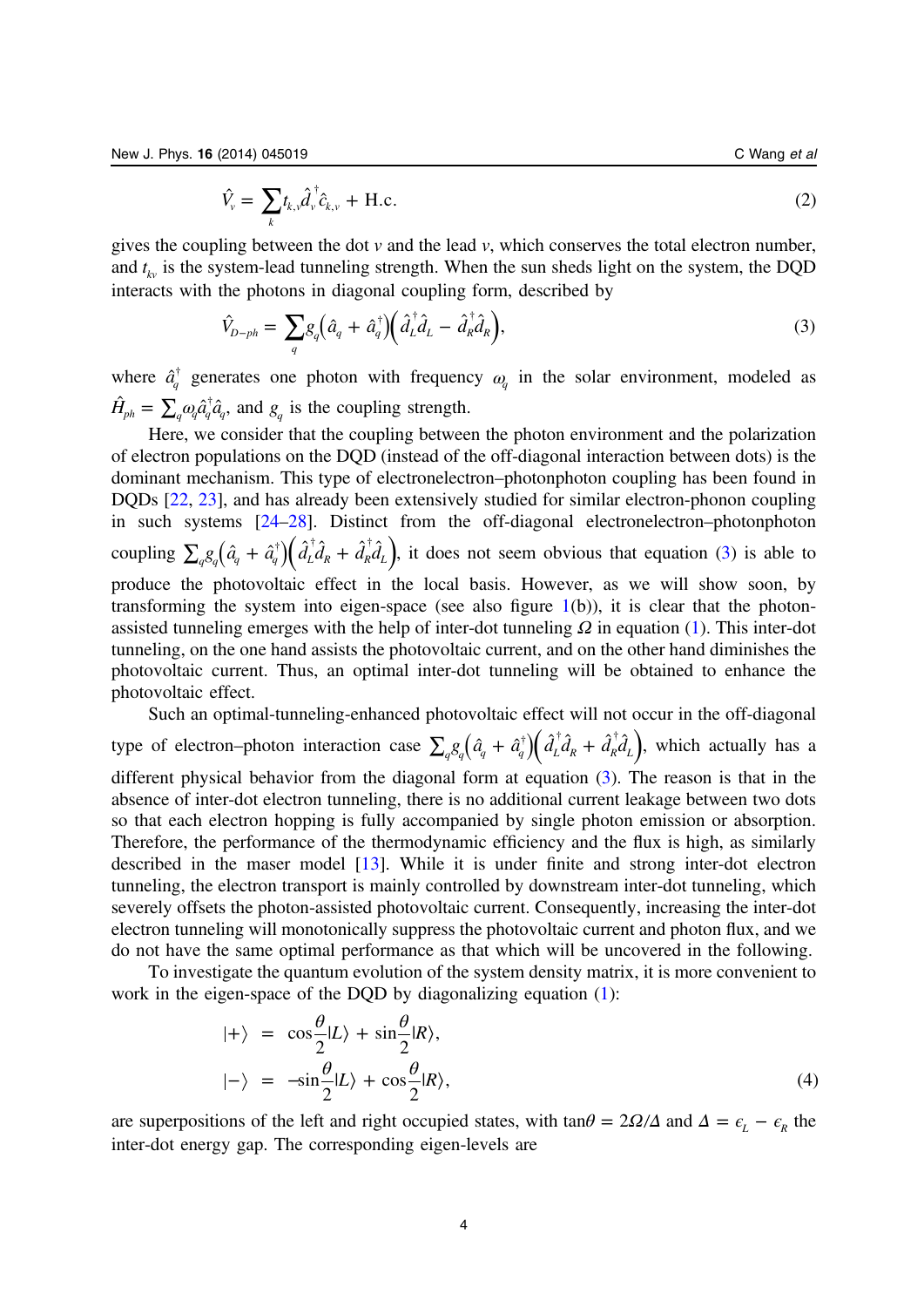$$
E_{\pm} = \frac{\epsilon_L + \epsilon_R}{2} \pm \frac{\sqrt{\Delta^2 + 4\Omega^2}}{2}.
$$
\n<sup>(5)</sup>

<span id="page-5-0"></span>The ground state  $|G\rangle$  remains intact. This pre-diagonalization before applying the quantum master equation is important to make the treatment consistent with the second law of thermodynamics [[29](#page-16-0)].

#### 2.2. Quantum master equation

When the interactions of the DOD with the leads and the photon environment are weak [[13](#page-16-0)–[15](#page-16-0)], system-reservoir coupling terms in equation [\(2](#page-3-0)) and equation [\(3](#page-4-0)) can be safely treated perturbatively to the second order. Furthermore, under the Born–Markov approximation, the quantum master equation is given by

$$
\frac{\partial}{\partial t}\hat{\rho} = -i\Big[\hat{H}_D, \hat{\rho}\Big] + \hat{\mathcal{L}}_e[\hat{\rho}] + \hat{\mathcal{L}}_p[\hat{\rho}], \tag{6}
$$

where  $\hat{\rho}$  denotes the reduced density matrix for the central DQD. The first term on the right side shows the unitary evolution of the DQD without the actions from two electronic leads and photons. The second term exhibits decoherence from the dot-lead coupling, given by (see appendix [A\)](#page-12-0)

$$
\hat{\mathcal{L}}_e[\hat{\rho}] = \sum_{v;a=\pm} \frac{\gamma_v^a d_v^a}{2\hbar} \Biggl\{ \left(1 - f_v(E_a) \right) \Biggl[ |G\rangle \langle a| \hat{\rho}, \hat{d}_v^{\dagger} \Biggr] + f_v(E_a) \Biggl[ |a\rangle \langle G| \hat{\rho}, \hat{d}_v \Biggr] \Biggr\} + \text{H.c.}
$$
\n(7)

 $\gamma_{v}^{a} = 2\pi\sum_{k}\left|t_{k,v}\right|^{2}\delta\left(\epsilon_{k,v}-E_{a}\right)$  $e^{2}\delta(\epsilon_{k,v}-E_{a})$  denotes the coupling energy between the superposition state |a  $(| + \rangle \text{ or } | - \rangle)$  and the lead *v*. In the following, we assume  $\gamma_v^+ = \gamma_v^- = \gamma_v$  and set  $\gamma_v$  as constant in the wide band limit. The hopping matrix element  $d_v^a = \langle G | \hat{d}_v | a \rangle$ , originating from  $\hat{d}_v(-\tau) = \sum_{\omega=E_{\tau}} e^{i\omega\tau/\hbar} d_v^{\alpha} |G\rangle\langle a| +$  $\hat{d}_{\nu}(-\tau) = \sum_{\omega = E_{\mu}} e^{i\omega\tau/\hbar} d_{\nu}^{a} |G\rangle\langle a| + \text{H.c.}$  $v_v^a|G\rangle\langle a| + \text{H.c.},$  describes the electron transfer from the superposition state on DQD to the lead v.  $f_v(E_a) = 1/(exp[\beta_v(E_a - \mu_v)] + 1)$  is the Fermi–Dirac distribution in the v lead with  $\mu$  the corresponding chemical potential and  $\beta = 1/(k_B T_v)$  the inverse temperature. It should be clarified that the expression of equation (7) is based on  $E_$  > 0, which is equivalent to  $\epsilon_L \epsilon_R > \Omega^2$ . On the contrary, when  $E_0 < 0$  ( $\epsilon_L \epsilon_R < \Omega^2$ ), it only needs exchange  $f_{v}(E_{-})$  with  $1 - f_{v}(E_{-})$  in equation (7). When including the external voltage bias, we conventionally set  $\mu_{L(R)} = \mu_0 \pm eV_e/2$  with  $\mu_0 = (\epsilon_L + \epsilon_R)/2$ . This enables us to study the current-voltage characteristic of the DQDs, which is a crucial ingredient in the design of photovoltaic devices [\[30](#page-16-0)].

The third term depicts the effect of the photon environment on the DQD, shown as (see appendix [A\)](#page-12-0)

$$
\hat{\mathcal{L}}_p[\hat{\rho}] = \frac{\gamma_p \mathcal{Q}_{+-}}{2\hbar} \Big\{ \big( 1 + n(\Lambda) \big) \Big[ \hat{\sigma}_-\hat{\rho}, \hat{\mathcal{Q}} \Big] + n(\Lambda) \Big[ \hat{\sigma}_+ \hat{\rho}, \hat{\mathcal{Q}} \Big] \Big\} + \text{H.c.,}
$$
(8)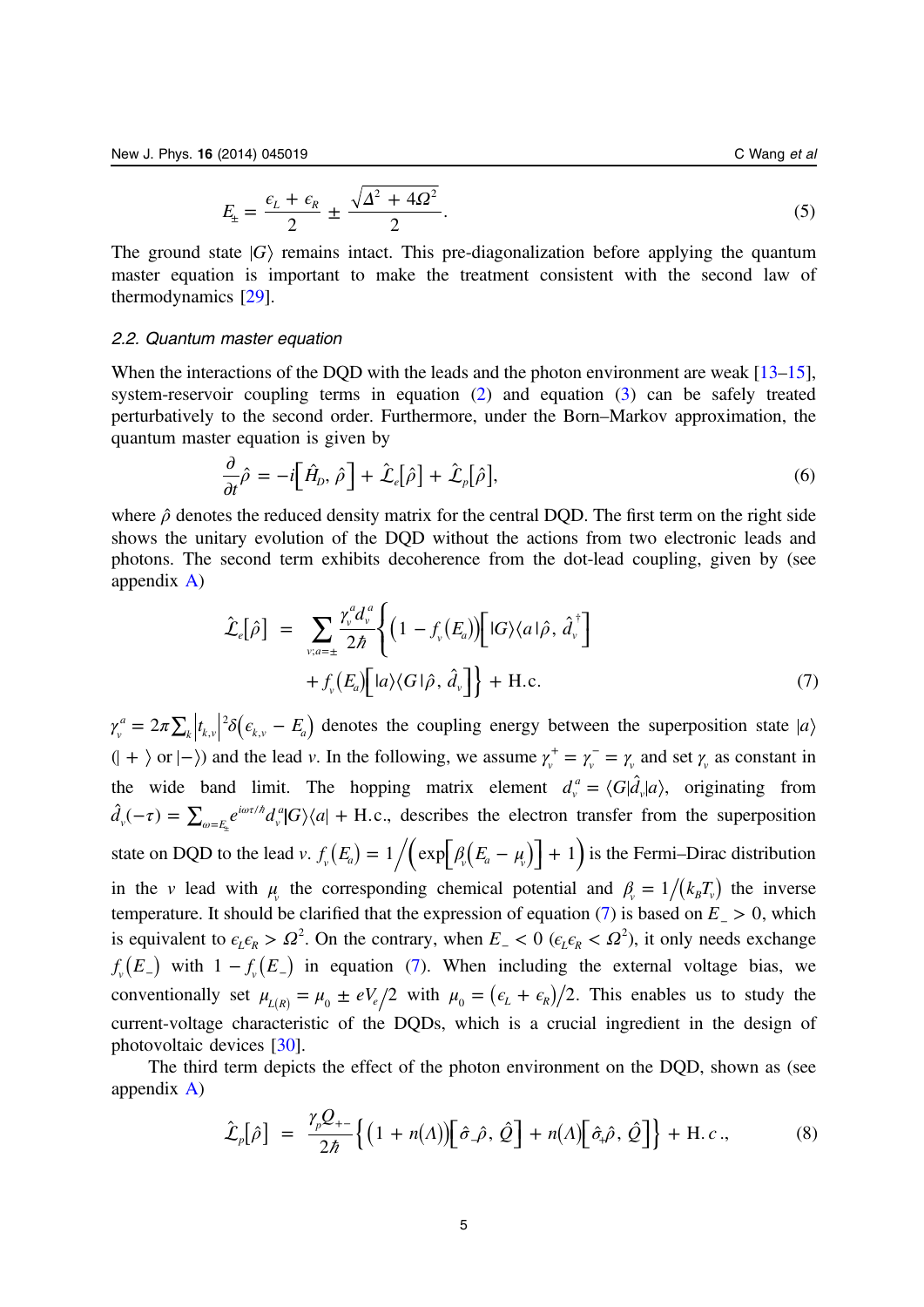<span id="page-6-0"></span>where  $Q_{+-} = \langle +|\hat{Q}| - \rangle$ ,  $\hat{\sigma}_{\pm} = |\pm\rangle\langle \mp|$  and  $\hat{Q} = \hat{d}_{L}^{\dagger}\hat{d}_{L} - \hat{d}_{R}^{\dagger}\hat{d}_{R}$  describes the population polarization on the DQD.  $\Lambda = E_+ - E_- = \sqrt{\Delta^2 + 4\Omega^2}$  denotes the energy gap of two eigenlevels,  $\gamma_p = 2\pi \sum_k |g_k|^2 \delta(\omega_k - \omega)$  is the coupling energy strength of the photon environment, and  $n(A) = 1/\left[\exp\left(\beta_p A\right) - 1\right]$  is the Bose–Einstein distribution of the photon environment with  $\beta_p$ the inverse temperature of the sun. Clearly, only the photons with energy resonant with the eigen-level gap *Λ* will be absorbed. Although the current derivation of the quantum master equation is based on the eigen-state basis, it shares the same physics as in the local basis if we fully conserve the inter-dot state transitions.

Equations ([7\)](#page-5-0) and [\(8](#page-5-0)) show that eigen-states  $\pm$  of DQD are mainly responsible for the quantum transport, which is also similarly illustrated in [[31\]](#page-16-0). To expose explicitly the physical picture of the photon-assisted transport, we re-express the electron–photon coupling equation [\(3](#page-4-0)) in the eigen-state basis as  $\hat{V}_{D-ph} = \sum_{q} g_q (\hat{a}_q + \hat{a}_q^{\dagger}) (\cos \theta \hat{\tau}_z - \sin \theta \hat{\tau}_x)$ , with  $\hat{\tau}_z = 1 + \sqrt{1 - 1 - \frac{1}{2}} - 1$  and  $\hat{\tau}_x = \hat{\tau}_+ + \hat{\tau}_- = 1 + \sqrt{1 - 1 + 1 - \frac{1}{2}} - 1$ . The first term on the right side of  $\hat{V}_{D-ph}$  is trivial, since it is commutative with the  $\hat{H}_D$ . However, for the second term, it appears as  $-\sum_{q} \sin \theta g_{q} (\hat{a}_{q}^{\dagger} \hat{\tau}_{-} + \hat{\tau}_{+} \hat{a}_{q})$  under the rotating-wave approximation. This clearly suggests that the electron hopping between  $|\pm\rangle$  is assisted by the photon absorption and emission (see figure  $1(b)$  $1(b)$ ), which makes an indispensable contribution to the appearance of the quantum photovoltaic effect in the DQD system. Moreover, it should be noted that the evolution equation of the DQD density matrix at equation [\(6](#page-5-0)) has no classical correspondence. This means that no electron or photon current will exhibit by studying the corresponding population dynamics under a local basis.

## 2.3. Electron and photon current

In the Liouville space, the density matrix of DQDs is expressed in the vector form  $\ket{\mathbb{P}} = ( \rho_{GG}, \rho_{LL}, \rho_{RR}, \rho_{LR}, \rho_{RL})^T$ , with  $\rho_{ij} = \langle i | \hat{\rho} | j \rangle$ . Then the evolution equation is re-expressed as (see appendix  $A$ ):

$$
\frac{\partial}{\partial t}|\mathbb{P}\rangle = \mathbb{L}|\mathbb{P}\rangle,\tag{9}
$$

where  $\mathbb L$  is the matrix form of the Liouville superoperator. The steady state solution is obtained through  $\mathbb{L}|\mathbb{P}^{ss}\rangle = 0$ , with  $|\mathbb{P}^{ss}\rangle$  the steady state density vector. Define the direction from right to left as positive, and the photovoltaic current is obtained (see appendix [B\)](#page-14-0) as

$$
I_e/e = \Gamma_l \rho_{LL}^{ss} - \Gamma_{GI} \rho_{GG}^{ss} + 2\Theta_{GL} \text{Re}\bigg[\rho_{LR}^{ss}\bigg],\tag{10}
$$

where  $\Gamma_L = \frac{\gamma_L}{\hbar} \left( \cos^2 \frac{\theta}{2} \left[ 1 - f_L(E_+) \right] + \sin^2 \frac{\theta}{2} \left[ 1 - f_L(E_-) \right] \right)$ 2  $\frac{L}{2}$   $\left[\cos^2 \frac{\theta}{2} [1 - f_L(E_+)]\right] + \sin^2 \frac{\theta}{2} [1 - f_L(E_-)]$  denotes the electron hopping rate from the left dot to the left lead;  $\Gamma_{GL} = \frac{\gamma_L}{\hbar} \left( \cos^2 \frac{\theta}{2} f_L(E_+) + \sin^2 \frac{\theta}{2} f_L(E_-) \right)$ 2  $\frac{L_L}{\hbar} \left( \cos^2 \frac{\theta}{2} f_L(E_+) + \sin^2 \frac{\theta}{2} f_L(E_-) \right)$  is the reverse-process rate from the left lead to the left dot;  $\Theta_{GL} = \frac{\gamma_L \sin \theta}{4\hbar} (f_L(E_-) - f_L(E_+))$  depicts the relaxation rate from the quantum coherent state between the left and right dots to the ground state by emitting an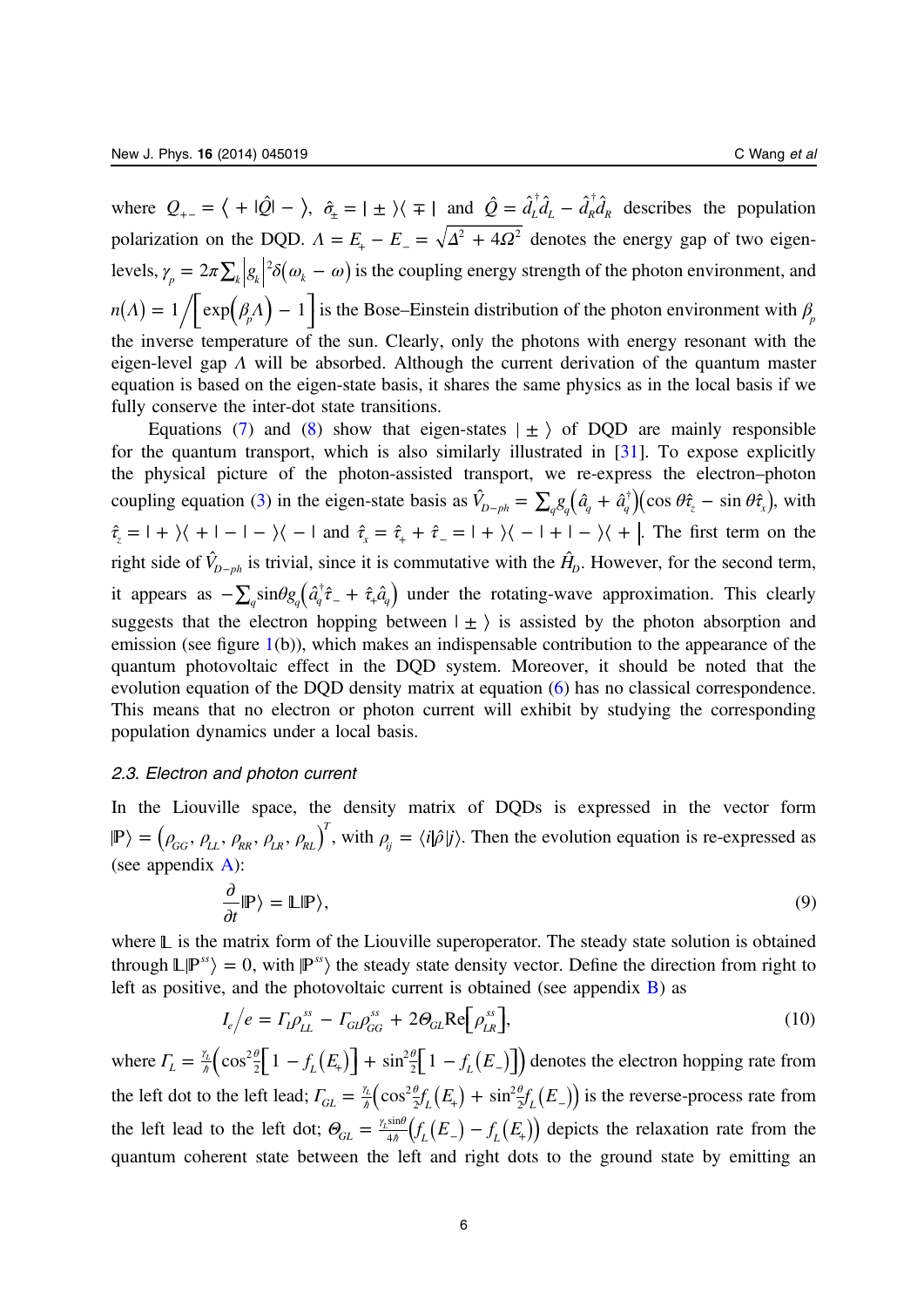<span id="page-7-0"></span>electron into the left lead. This process is a pure quantum effect and gives the positive contribution to the right-to-left current. Similarly, the photon current absorbed from the solar environment can also be obtained as (see appendix  $\overline{B}$  $\overline{B}$  $\overline{B}$ )

$$
I_p = -\frac{\gamma_p \sin \theta}{2\hbar} \Big( \sin \theta \Big( \rho_{LL}^{ss} + \rho_{RR}^{ss} \Big) + 2 \Big[ 1 + 2n(\Lambda) \Big] \text{Re} \Big[ \rho_{LR}^{ss} \Big] \Big). \tag{11}
$$

Equations [\(10](#page-6-0)) and (11) imply that quantum coherence, manifested by  $\rho_{LR}^{ss}$ , is crucial to correctly describe the current. Moreover, the factor of  $\sin\theta$  in  $I_p$  shows that the photon current vanishes at  $\theta = 0$ , i.e., at  $\Omega = 0$ . Accordingly, in the absence of inter-dot electron tunneling, the  $|L(R)\rangle$  state keeps equilibrium with its own reservoir under the relation  $\rho_{LL(RR)}^{ss}/\rho_{GG}^{ss} = \exp(-\beta_{L(R)}\Delta/2)$ *GG*  $L_{EG}^{ss} = \exp(-\beta_{L(R)}\Delta/2)$ , which readily leads to  $I_e = 0$  since the last contribution from the quantum coherence vanishes when  $\Omega = 0$ . On the opposite limit, when the inter-dot coupling *Ω* becomes large, the electron population polarization of the DQD will be small so that the electron–photon coupling becomes rather weak (see equation ([3\)](#page-4-0)). Moreover, increasing *Ω* will enhance the back-tunneling current from left to right. As a result, the photovoltaic current will be severely suppressed at large *Ω*. Thus, it is natural to expect maximal photovoltaic behavior in the intermediate tunneling regime.

### 3. Result and discussion

## 3.1. I–V curves

The current-voltage characteristic  $(I-V)$  curve) is crucial for analyzing the quantum photovoltaic effect, in which the short circuit current, open circuit voltage and photovoltaic power can be explicitly identified [[32](#page-16-0)–[35](#page-16-0)]. We first investigate the photovoltaic current and the output power in figure [2](#page-8-0). The temperatures of both the left and right leads are set to room temperature. For solar photons, the temperature is chosen by  $T_p = 6000$  K, as traditionally described [[36\]](#page-16-0). As shown in figure  $2(a)$  $2(a)$ , when the voltage bias is turned on but small, the electron current keeps nearly the same strength as the short circuit current  $I_e^{sc}$ . However, when the voltage approaches the open circuit voltage  $V_{oc}$ , the electron current is sharply suppressed down to zero. Hence, the DQD has a high filling factor, which is crucial for high efficiency [\[37](#page-16-0)–[39\]](#page-16-0). A similar feature has been described in other photovoltaic realizations [[14,](#page-16-0) [15](#page-16-0), [36](#page-16-0)], and is considered as a key element in the design of efficient photovoltaic devices. In recent studies regarding the cavity quantum electrodynamics system [\[31](#page-16-0)] and organic heterojunction [[36\]](#page-16-0), the photovoltaic current is exhibited as  $I_e \sim 1$  pA and  $I_e \sim 10$  pA, respectively. This implies that the DQD is also a promising candidate serving as the basis of the photovoltaic application.

The behavior of the photon current with the variation of voltage is similar to that of the electron current, which also exhibits large suppression near the terminal voltage. However, the terminal voltage is larger than that  $(V_{oc})$  for the electron current (see figure [2](#page-8-0)(a)). This can be explained as follows: with finite  $\Omega$ , the dot system has electron current from left to right under positive voltage in the absence of electron–photon interaction. After the electron–photon coupling is included, the photon absorption by QDs generates the electron current against the voltage bias, originating from the quantum photovoltaic effect. Therefore, the electron current is composed by two competing sources: (i) intrinsic tunneling between QDs generates downhill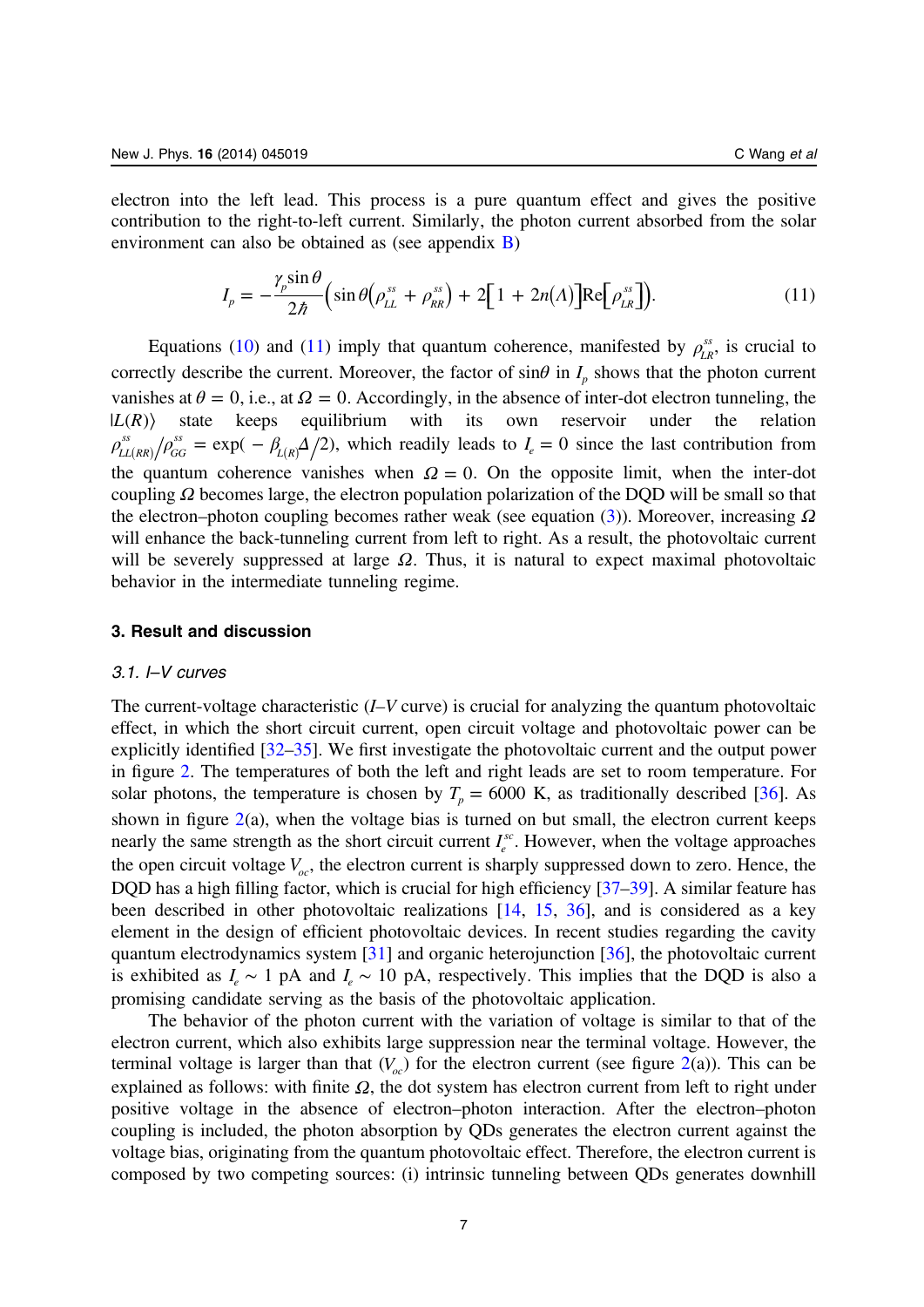<span id="page-8-0"></span>

**Figure 2.** (a) Currents (photovoltaic current  $I_e$  and photon flow  $I_p$ ) and (b) energy power (photovoltaic power  $P_s$  and solar power  $P_p$ ) as functions of external voltage bias  $V_e$ . Other parameters are  $\epsilon_L = 3$  eV,  $\epsilon_R = 1$  eV,  $\gamma_L = \gamma_R = \gamma_p = 0.1$  eV,  $T_L = T_R = 300$  K and  $T_n = 6000$  K.

current under positive voltage, which gives negative contribution to the electron current, and (ii) photon-generated uphill current makes a crucial positive contribution. Before the vanishing of the photon current, the photon-generated electron current will be completely eliminated by that from intrinsic inter-dot tunneling at  $V_{oc}$ , which gives the discrepancy between the two terminal voltages.

The photovoltaic (output) and solar (input) powers are studied in figure 2(b). In the small voltage bias regime, the photovoltaic power  $P_e = I_e \cdot V_e$  is proportional to  $V_e$ , until reaching maximal power, since the electron current  $I_e$  remains almost constant. As the voltage reaches  $V_{oc}$ , the power suddenly drops to zero, due to the drastic diminishing of the current at  $V_{oc}$ . For the solar power  $P_p = I_p \cdot \Lambda$ , it is steady at the beginning, and then decays fast near the terminal voltage, which is consistent with the behavior of  $I_p$ . The maximum quantum efficiency  $\eta = P_e/P_p$  of the DQD engine is then obtained near  $V_{ac}$ , as plotted on the inset in figure 2(b). This behavior is similar to photovoltaic power, and the maximal value is nearly 80%.

## 3.2. Effects of inter-dot quantum tunneling

Figure [3](#page-9-0)(a) shows the effect of the tunneling on the short circuit current  $I_e^{sc}$  at  $V_e = 0$  in a large scale. In the weak tunneling regime, the photovoltaic current rises quickly with the increasing tunneling  $(I_e^{sc} \sim \Omega^2)$ , which is also observed in figure 2. As the tunneling strength reaches the moderate regime, the electron current peaks at  $\Omega \approx 0.55$  eV. After the peak, the current shows monotonic decay. The behavior of the photon current is similar to the electron current, except for the magnitude difference. As we discussed above, in the absence of inter-dot tunneling, two DQs are decoupled and no photon will be pumped into the dots to generate uphill current, which is clearly exhibited in equation [\(11](#page-7-0)). Therefore, to obtain the photovoltaic effect, finite *Ω* is necessary. In the opposite direction of strong tunneling, the population polarization is very small, and photons can hardly be pumped into the system due to the suppressed electron–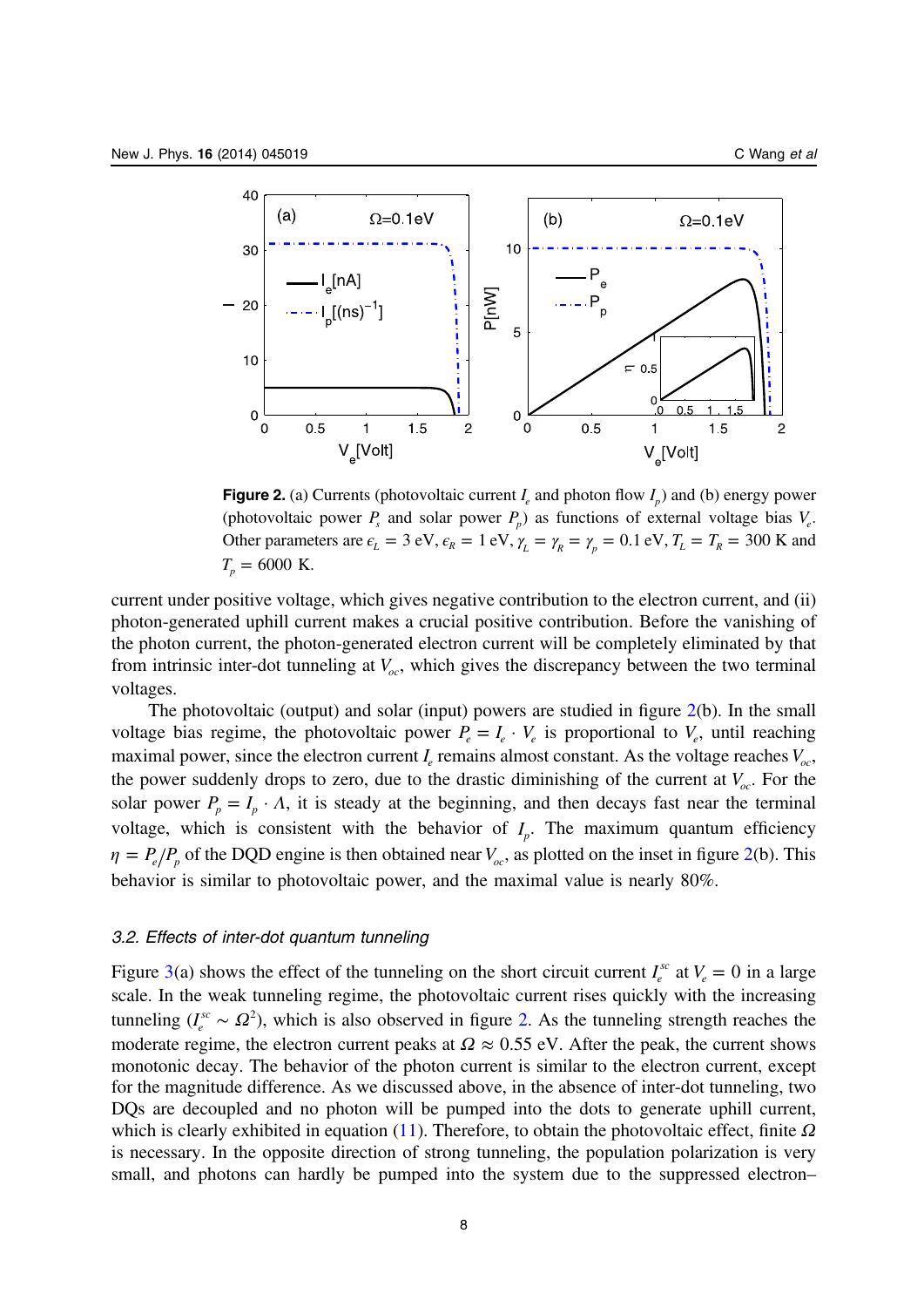<span id="page-9-0"></span>

**Figure 3.** (a) Short circuit electron current and photon current at  $V_e = 0$ ; the inset shows the comparison of numerically exact  $V_{oc}$  from equation [\(10](#page-6-0)) and the approximation estimated from equation (13). (b) Optimal output power  $P_e^{\text{opt}} = \max\{I_e \cdot V\}$ , corresponding input power  $P_p^{\text{opt}} = I_p \cdot \Lambda$ , and the efficiency  $\eta = P_e^{\text{opt}}/P_p^{\text{opt}}$ , as functions of electron tunneling strength *Ω*. Other parameters are the same as those in figure [2](#page-8-0).

photon interaction shown in equation [\(3](#page-4-0)). Moreover, the strong tunneling also causes the generation of the photovoltaic current to deteriorate. Hence, it is expected that optimal tunneling will maximize the photovoltaic current, which is explicitly shown in figure  $3(a)$ .

The open circuit voltage with varying tunneling strength is also investigated in the inset of figure 3(a) (solid line), where  $V_{oc}$  shows monotonic behavior with increasing  $\Omega$  that qualitatively coincides with the behavior of the eigen-level gap  $\Lambda = \sqrt{\Delta^2 + 4Q^2}$ . This can be understood as follows: When the inter-dot tunneling  $\Omega$  is weak, it is known that  $\sin \theta \approx 0(\cos \theta \approx 1)$  so that  $|+\rangle$  only effectively connects to the left lead and  $|-\rangle$  effectively couples with the right lead (see [A.6](#page-13-0), [A.7,](#page-13-0) [A.8,](#page-13-0) [A.9\)](#page-13-0)). Besides, the eigen-levels  $|+\rangle$  and  $|-\rangle$  are nearly uncoupled since they become orthogonal to each other. The tunneling between them is mainly assisted by the photoninduced excitation and relaxation. Hence at the open circuit voltage, considering electron pump from the right  $($ - $)$  to the left  $($ + $)$  is balanced by the reverse action, we have the detailed balance relation:

$$
\frac{f_L(E_+)}{1 - f_L(E_+)} \times \frac{1 + n_p(A)}{n_p(A)} \times \frac{1 - f_R(E_-)}{f_R(E_-)} = 1,
$$
\n(12)

where the rate from the left lead to the right one is proportional to  $f_L(E_+) \left[1 + n_p(A)\right] \left[1 - f_R(E_-)\right]$ , while the reverse rate from right to left is proportional to  $\left[1 - f_L(E_+) \right] n_p(A) f_R(E_-)$ . This detailed balance relation finally gives us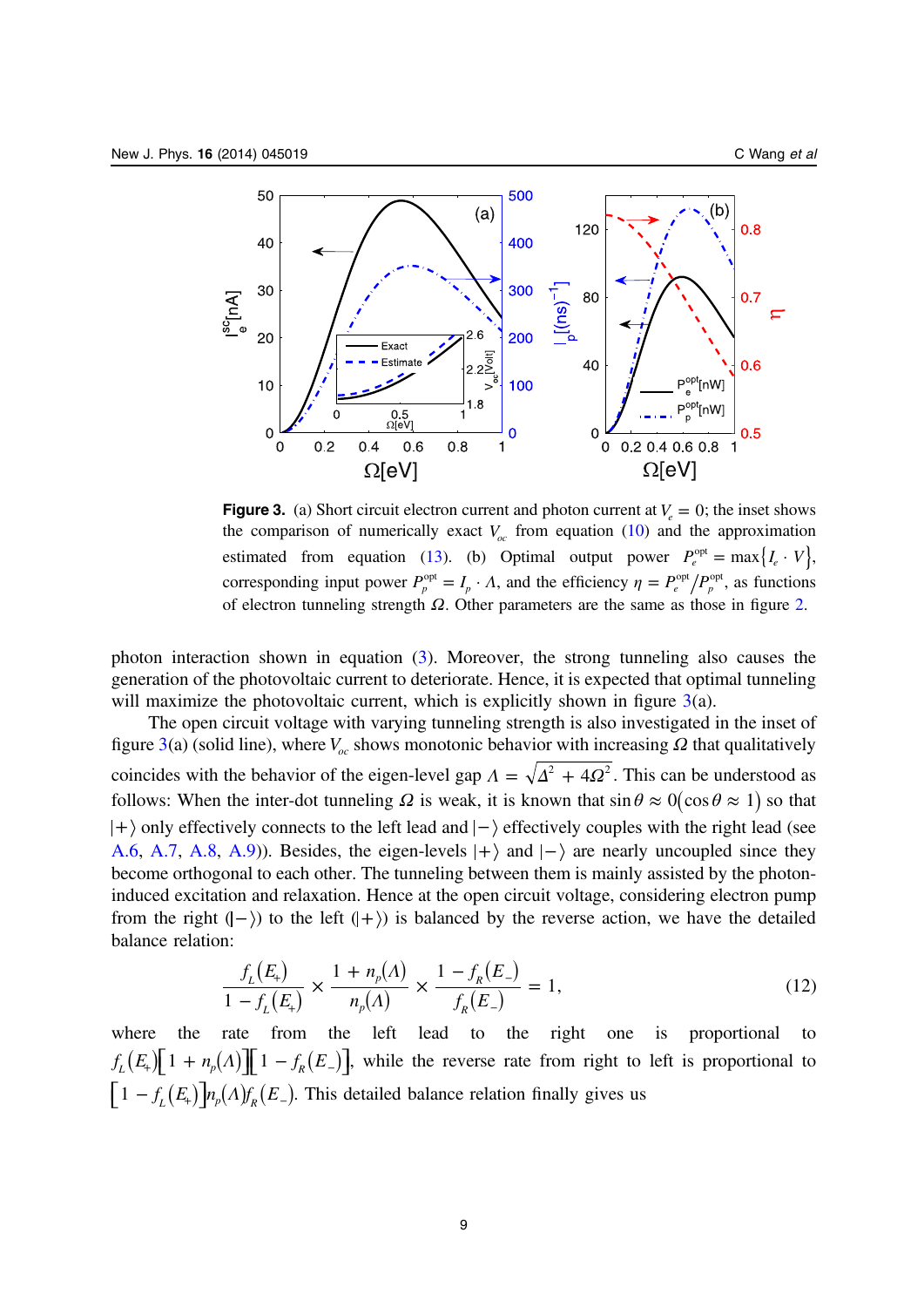<span id="page-10-0"></span>

Figure 4. (a) Short circuit current as a function of *Δ* with different *Ω*. (b) Maximum of the photovoltaic current, the corresponding open circuit voltage and output power, under various *Ω*. Other parameters are the same as those in figure [2.](#page-8-0)

$$
V_{oc} = \frac{\Lambda}{e} \left( 1 - \frac{T_0}{T_p} \right),\tag{13}
$$

where  $T_{0(p)}$  denotes the electronic reservoirs (solar environment) temperature and  $1 - T_0/T_p$  is the ideal Carnot efficiency. This rough estimation qualitatively agrees with the numerical exact result in the inset of figure  $3(a)$  $3(a)$ , and the slight deviation comes from the weak inter-dot tunneling, which reduces  $V_{oc}$  compared to the ideal one at equation ([13\)](#page-9-0). From these results, it is interesting to find that below the optimal tunneling ( $\Omega \approx 0.55$  eV in our case), both the photovoltaic current and voltage are enhanced by the tunneling strength. Thus, the best operation regime is around the optimal tunneling, where the maximum output power will be obtained. This feature is explicitly shown in figure [3](#page-9-0)(b). However, the photovoltaic efficiency corresponding to the maximal extractable output power is not the largest, which shows monotonic decay. This provides useful guidance to optimize the quantum photovoltaic effect.

#### 3.3. Global optimal performance

Next, we study the effect of the inter-dot energy gap  $\Delta$  on the photovoltaic current in figure 4(a). For arbitrary tunneling strength, there always exists an optimal gap to maximize the current. Moreover, the overall profiles are similar: the current firstly arises with increasing *Δ*, and then it decays monotonically after reaching the maximum. However, the differences are also apparent. For weak tunneling, i.e.,  $\Omega = 0.01$  eV, the value of the peak is small at around 1.5  $\mu$ A. As the tunneling is strengthened, this value becomes large, i.e.,  $I_{\alpha}^{\max} \approx 3 \mu A$ . When the tunneling is further increased, the current again becomes weak. Besides, the peak is broadened with increasing  $\Omega$ . Based on the results of figure  $4(a)$ , we extract the maximum values of the current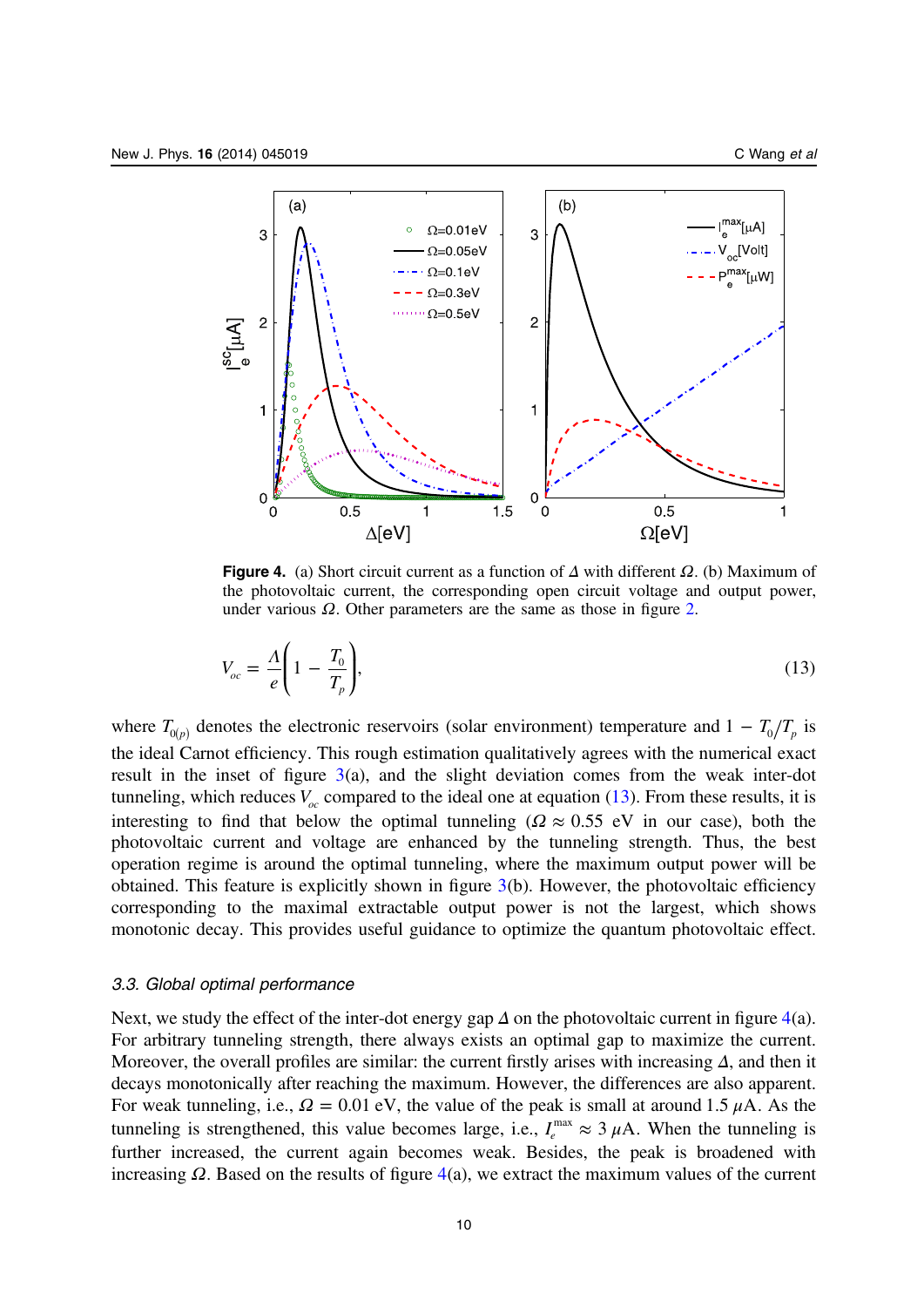$(I_e^{\text{max}})$  and investigate their dependence on the tunneling strength, shown in figure [4](#page-10-0)(b). The global summit appears at  $\Omega \approx 0.08$  eV, which corresponds to the gap of two excited states  $\Lambda \approx 0.3$  eV. Hence the central frequency of the absorption photons is in the infrared regime [[11\]](#page-15-0), and the maximum value of the current can be as large as  $3 \mu$  A. It shows competitive improvement by comparison with photovoltaic current in other photocell units, i.e.,  $I_{\rm sc} \sim 1$  pA in [[31\]](#page-16-0) and  $I_{\rm sc} \sim 10$  pA in [[36\]](#page-16-0).

In the case of open circuit voltage corresponding to maximum short circuit current, it changes almost linearly with *Ω* (we also find an excellent linear relation of  $V_{oc}$  with *Λ*) [\[40](#page-16-0), [41](#page-16-0)], which is quite different from that in figure [3\(](#page-9-0)b). The difference mainly comes from the different flexibility of the energy bias *Δ*. For the formal case in figure [3](#page-9-0)(b), the energy bias is fixed with  $Δ = 2$  eV, and does not change with the variation of  $Ω$ . However, for the present case, the maximum electron current shows the global picture in the parameter space of *Δ* and *Ω*, where *Δ* is adjusted with varying *Ω*. We also investigate the maximum power, defined as  $P_e^{\text{max}} = I_e^{\text{max}} \cdot V_{oc}$ . This also shows the peak effect with optimal tunneling, but the optimal point deviates from that for the photovoltaic current. As is well-known, over 50% of solar energy is below the visible light spectrum [[42\]](#page-16-0). Therefore, our results suggest that it is meaningful to use the DQD as one basis for the design of efficient solar energy harvesters.

## 4. Conclusion

In summary, we have studied the quantum photovoltaic effect in a DQD system weakly coupled to electronic leads and a solar environment by applying the quantum master equation. Three main ingredients of photovoltaic effect—short circuit current, open circuit voltage and output power—have been analyzed in detail. As the voltage bias approaches open circuit voltage  $(V_{oc})$ , the electron current is strongly suppressed to zero, implying the high fill factor. In comparison, the photon current is eliminated at a larger terminal voltage. This discrepancy mainly originates from the fact that the photovoltaic current is composed by two competing sources: one from the photon-generated uphill electron current against the potential bias, and the other from the voltage bias driving the electron current along the potential gradient. When the photovoltaic current disappears, these currents induced from two sources are equal, resulting in the finite photon current. Moreover, the photovoltaic current and power are much larger than other recently studied nano-junction photovoltaic systems, which is crucial for designing photovoltaic devices.

The influence of the inter-dot tunneling strength on the photovoltaic current is investigated. The optimal tunneling to maximize the photovoltaic current has been found in the intermediate regime, whose character should be intrinsic in this kind of system. However, the open circuit voltage increases monotonically with increasing tunneling, which can be qualitatively described by  $V_{oc} \sim \Lambda(1 - T_0/T_p)$ , based on the detailed balance condition. The global optimal tunneling to achieve maximal photovoltaic current and power has also been exhibited, with the central frequency of absorption photons in the infrared regime. We believe that these results provide a theoretical basis for promising photovoltaic applications of DQDs.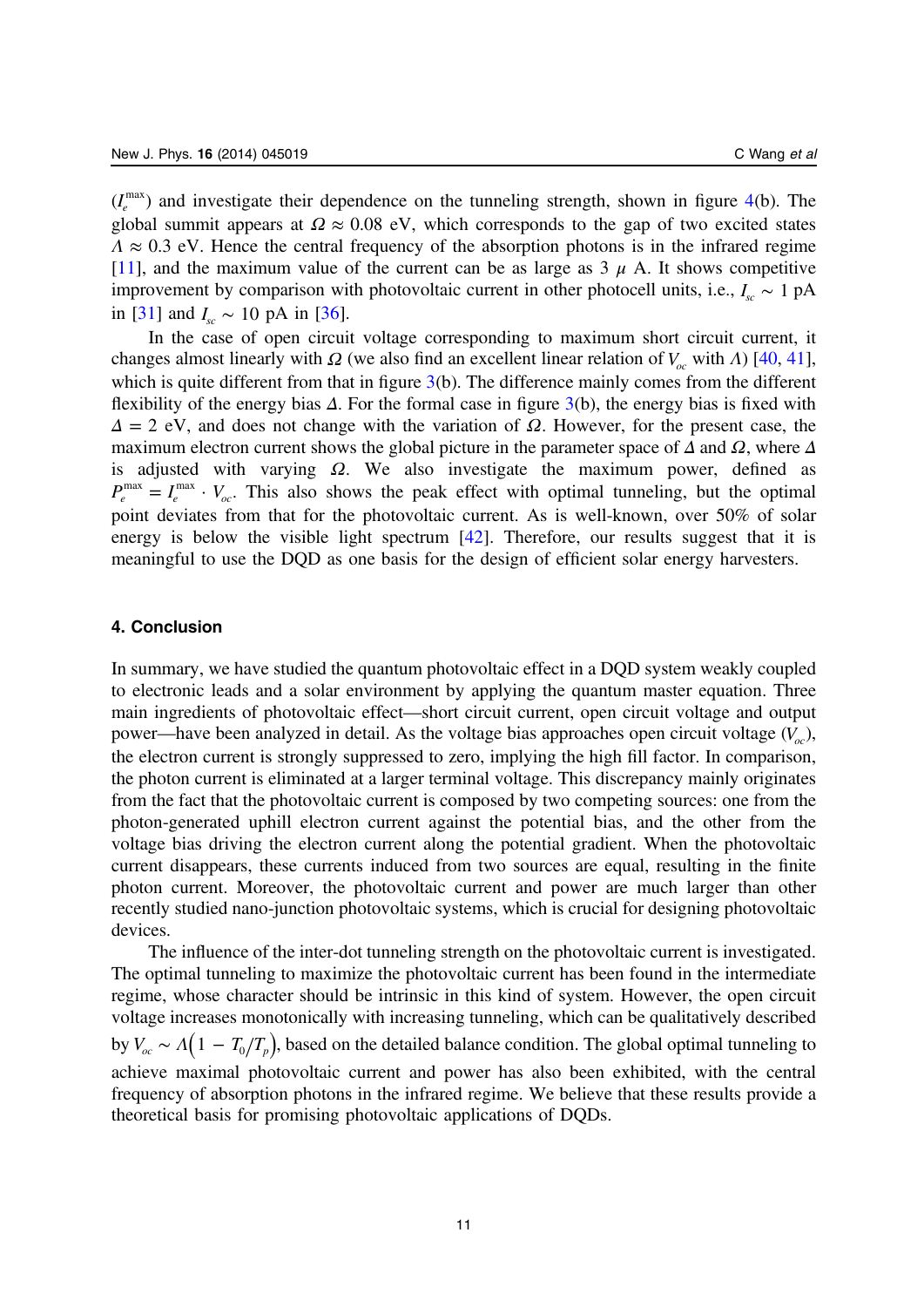#### <span id="page-12-0"></span>Acknowledgments

This work was supported by the National Science Foundation (NSF) (grant no. CHE-1112825) and the Defense Advanced Research Projects Agency (DARPA) (grant no. N99001-10-1- 4063). CW has been supported by the Singapore-MIT Alliance for Research and Technology (SMART). JR acknowledges the auspices of the National Nuclear Security Administration of the US DOE at LANL under contract no. DE-AC52-06NA25396, through the LDRD Program. JC has been supported by the Center for Excitonics, an Energy Frontier Research Center funded by the US Department of Energy, Office of Science, Office of Basic Energy Science.

## Appendix A. The quantum master equation under the counting field

To derive the electron current and the photon flow, we usually include the counting field as in the method of full counting statistics [\[43](#page-16-0)–[46\]](#page-16-0). Here, we count the electron number  $\hat{N}_L = \sum_k \hat{c}_{k,L}^\dagger \hat{c}_{k,L}$  on the left fermion reservoir and the photon number  $\hat{N}_p = \sum_k \hat{a}_k^\dagger \hat{a}_k$  in the solar environment. The Hamiltonian of the whole system is modified to [\[28](#page-16-0)]

$$
\hat{H}_{\chi} = e^{i(\hat{N}_{t} \chi_{e} + \hat{N}_{p} \chi_{p})/2} \hat{H} e^{-i(\hat{N}_{t} \chi_{e} + \hat{N}_{p} \chi_{p})/2} \n= \hat{H}_{D} + \sum_{v=L,R} (\hat{V}_{v}^{\chi_{e}} + \hat{H}_{v}) + \hat{V}_{D-ph}^{\chi_{p}} + \hat{H}_{ph},
$$
\n(A.1)

where  $\chi = (\chi_e, \chi_p)$  count the currents transferring into the corresponding reservoirs, and the system-bath interactions are modified to

$$
\begin{array}{rcl} \hat{V}^{x_e}_{v} & = & \displaystyle{\sum_{k,v}} t_{k,v} e^{-i \chi_e \delta_{v,L}/2} \hat{d}^{\dag}_{v} \hat{c}_{k,v} + {\rm H.c.} , \\ \hat{V}^{x_p}_{D-ph} & = & \displaystyle{\sum_{q}} g_{q} \big( \hat{a}_{q} e^{-i \chi_p/2} + \hat{a}^{\dag}_{q} e^{i \chi_p/2} \big) \bigg( \hat{d}^{\dag}_{L} \hat{d}_{L} - \hat{d}^{\dag}_{R} \hat{d}_{R} \bigg), \end{array}
$$

with  $\delta_{\alpha,\beta} = 1$  if  $\alpha = \beta$ , otherwise  $\delta_{\alpha,\beta} = 0$ . Following the standard procedure treated in the quantum master equation, including the counting the field up to the second order [[28,](#page-16-0) [46,](#page-16-0) [47](#page-16-0)], the dissipator from the QD-electron reservoir is derived as

$$
\hat{\mathcal{L}}_{e}\left[\hat{\rho}_{\chi}\right] = \sum_{v,a} \frac{\gamma_{v}^{a} d_{v,Ga}}{2\hbar} \Biggl\{ f_{v}\left(E_{a}\right) e^{-i\chi_{e}\delta_{v,L}} \left(\hat{d}_{v}^{\dagger} \hat{\rho} |G\rangle \langle a| + \text{H.c.}\right) \Biggr\} + \left(1 - f_{v}\left(E_{a}\right)\right) e^{i\chi_{e}\delta_{v,L}} \left(\hat{d}_{v} \hat{\rho} |a\rangle \langle G| + \text{H.c.}\right) \Biggr\} - \left(\Biggl[ \left(1 - f_{v}\left(E_{a}\right)\right) \hat{d}_{v}^{\dagger} |G\rangle \langle a| \hat{\rho} + f_{v}\left(E_{a}\right) \hat{d}_{v} |a\rangle \langle G| \hat{\rho}\Biggr] + \text{H.c.}\Biggr)\Biggr\}, \quad \text{(A.2)}
$$

with  $v = L$ , R and  $a = \pm$ . It will naturally reduce to equation ([7\)](#page-5-0) when  $\chi = 0$ . The Liouville operator from the dot-photon coupling is shown as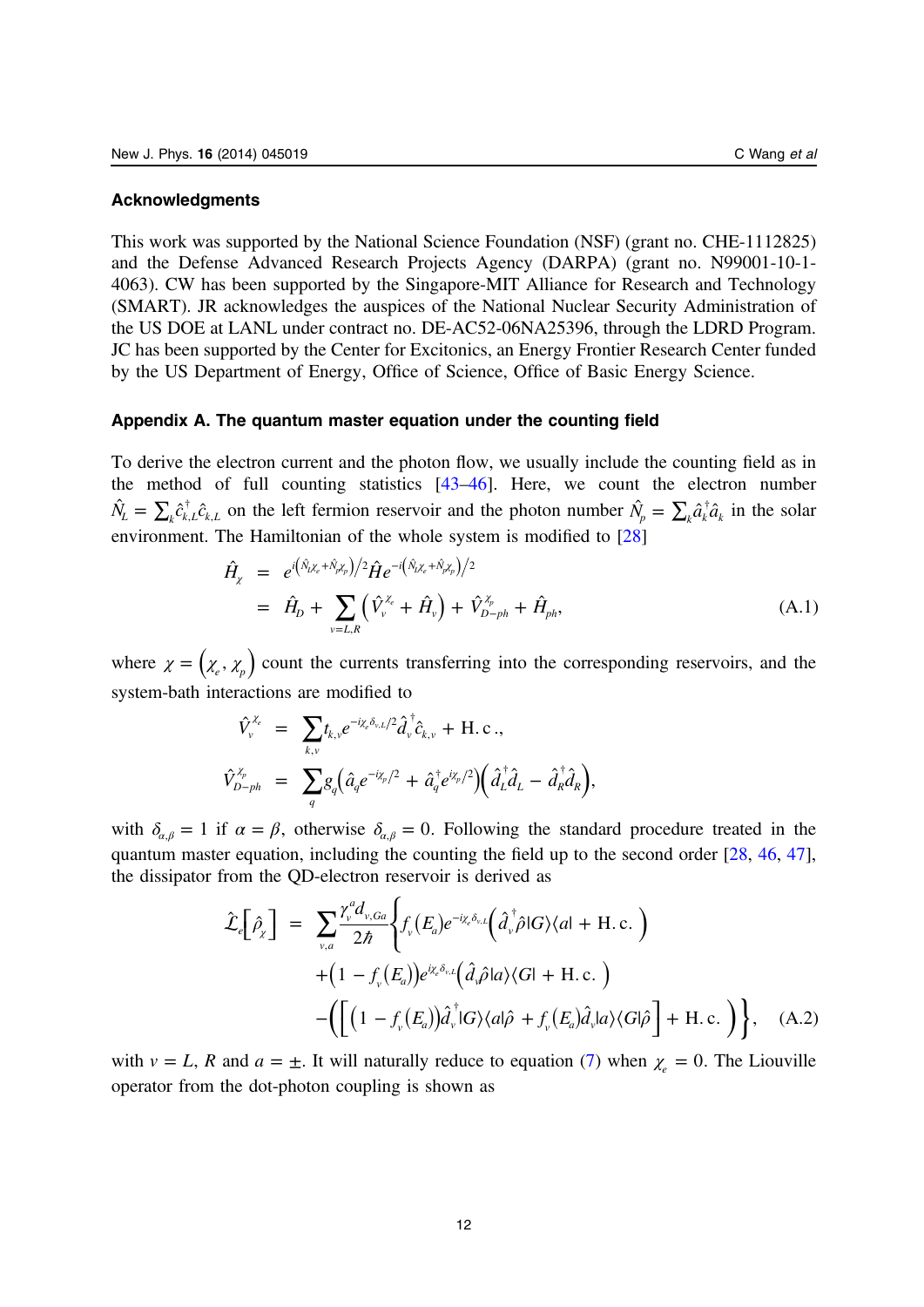<span id="page-13-0"></span>New J. Phys. **16** (2014) 045019 C Wang et al. **C** Wang et al.

$$
\hat{\mathcal{L}}_p\left[\hat{\rho}_\chi\right] = \frac{\gamma_p \mathcal{Q}_{+-}}{2\hbar} \Biggl\{ n(\Lambda) e^{-i\chi_p} \Bigl( \hat{\mathcal{Q}} \hat{\rho} \vert - \rangle \langle + \vert + \text{H.c.} \Bigr) + (1 + n(\Lambda)) e^{i\chi_p} \Bigl( \hat{\mathcal{Q}} \hat{\rho} \vert + \rangle \langle - \vert + \text{H.c.} \Bigr) - \Bigl( \Bigl[ (1 + n(\Lambda)) \hat{\mathcal{Q}} \vert - \rangle \langle + \vert \hat{\rho} + n(\Lambda) \hat{\mathcal{Q}} \vert + \rangle \langle - \vert \hat{\rho} \Bigr] + \text{H.c.} \Bigr) \Biggr\}.
$$
\n(A.3)

When  $\chi_p = 0$ , it returns back to equation ([8\)](#page-5-0) consistently. Then the quantum master equation under the counting field is described by

$$
\frac{\partial}{\partial t}\hat{\rho}_{\chi} = -i\left[\hat{H}_{D}, \hat{\rho}_{\chi}\right] + \hat{\mathcal{L}}_{e}\left[\hat{\rho}_{\chi}\right] + \hat{\mathcal{L}}_{p}\left[\hat{\rho}_{\chi}\right].
$$
\n(A.4)

Furthermore, in the Liouville space the reduced density matrix of the DQD system is expressed as vector form  $\mathbb{P}_{\chi}$  =  $(\rho_{GG}, \rho_{LL}, \rho_{RR}, \rho_{LR}, \rho_{RL})^T$ , with  $\rho_{ij} = \langle i | \hat{\rho}_{\chi} | j \rangle$ . Hence, the corresponding evolution equation of the DQD density matrix is given by

$$
\frac{\partial}{\partial t}|\mathbb{P}_{\chi}\rangle = \mathbb{L}_{\chi}|\mathbb{P}_{\chi}\rangle, \tag{A.5}
$$

with  $\mathbb{L}_{\chi} = \mathbb{L}_{\chi_e}^e + \mathbb{L}_{\chi_p}^p$ . When  $\chi_e = \chi_p = 0$ , equation (A.5) is just simplified back to equation [\(9](#page-6-0)) with  $\ket{P_\chi}$  reducing to  $\ket{P}$  and  $\ket{L_\chi}$  reducing to  $\Box$ . Here  $\Box^e_\chi$ *e* describes the superoperator for the electron leads induced decoherence as

$$
\mathbb{L}_{\chi_{e}}^{e} = \begin{pmatrix}\n-(\Gamma_{GL} + \Gamma_{GR}) & \Gamma_{L}e^{i\chi_{e}} & \Gamma_{R} & \Theta_{GL}e^{i\chi_{e}} + \Theta_{GR} & \Theta_{GL}e^{i\chi_{e}} + \Theta_{GR} \\
\Gamma_{GL}e^{-i\chi_{e}} & -\Gamma_{L} & 0 & -\Theta_{GL} + i\Omega & -\Theta_{GL} - i\Omega \\
\Gamma_{GR} & 0 & -\Gamma_{R} & -\Theta_{GR} + i\Omega & -\Theta_{GR} + i\Omega \\
\Gamma_{\chi_{e}}^{e} & -\Theta_{GR} + i\Omega & -\Theta_{GL} - i\Omega & \frac{\Gamma_{L} + \Gamma_{R}}{2} - i\Delta & 0 \\
\Gamma_{\chi_{e}}^{e} & -\Theta_{GR} - i\Omega & -\Theta_{GL} + i\Omega & 0 & \frac{\Gamma_{L} + \Gamma_{R}}{2} + i\Delta\n\end{pmatrix},
$$

where  $\Delta = \epsilon_L - \epsilon_R$ , and the other renormalized parameters are explicitly given by

$$
\varGamma_{GL} = \frac{\gamma_L}{\hbar} \left( \cos^2 \frac{\theta}{2} f_L(E_+) + \sin^2 \frac{\theta}{2} f_L(E_-) \right),\tag{A.6}
$$

$$
I_{GR} = \frac{\gamma_R}{\hbar} \left( \sin^2 \frac{\theta}{2} f_R(E_+) + \cos^2 \frac{\theta}{2} f_R(E_-) \right), \tag{A.7}
$$

$$
\Gamma_L = \frac{\gamma_L}{\hbar} \left( \cos^2 \frac{\theta}{2} \left[ 1 - f_L(E_+) \right] + \sin^2 \frac{\theta}{2} \left[ 1 - f_L(E_-) \right] \right),\tag{A.8}
$$

$$
\varGamma_R = \frac{\gamma_R}{\hbar} \bigg( \sin^2 \frac{\theta}{2} \bigg[ 1 - f_R(E_+) \bigg] + \cos^2 \frac{\theta}{2} \bigg[ 1 - f_R(E_-) \bigg] \bigg), \tag{A.9}
$$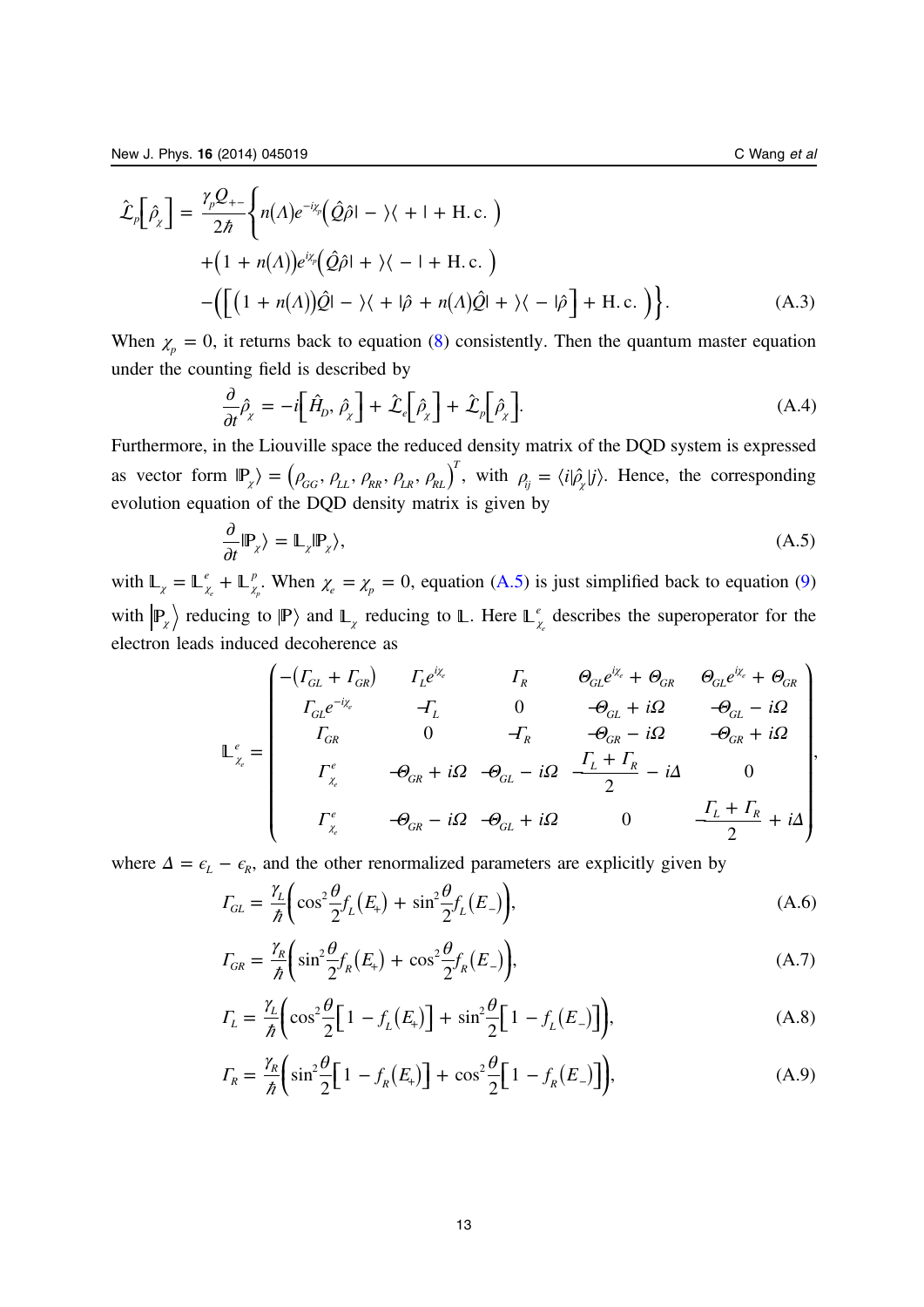<span id="page-14-0"></span>*Θ*

$$
\Gamma_{\chi_e}^e = \frac{\sin \theta}{4\hbar} \Big( \gamma_L \Big[ f_L(E_+) - f_L(E_-) \Big] e^{-i\chi_e} + \gamma_R \Big[ f_R(E_+) - f_R(E_-) \Big] \Big). \tag{A.11}
$$

While  $\mathbb{L}^p_\chi$  $\sum_{p}$  accounts for the electron–photon interaction, shown as

$$
\mathbb{L}_{\chi_p}^p = \begin{pmatrix} 0 & 0 & 0 & 0 \\ 0 & -\Gamma_{p}^p & 0 & -\Gamma_{L,\chi_p}^p & -\Gamma_{L,\chi_p}^p \\ 0 & 0 & -\Gamma_{\chi_p}^p & -\Gamma_{R,\chi_p}^p & -\Gamma_{R,\chi_p}^p \\ 0 & -\Theta_{\chi_p}^1 & -\Theta_{\chi_p}^2 & -\Theta_{\chi_p}^3 & 0 \\ 0 & -\Theta_{\chi_p}^1 & -\Theta_{\chi_p}^2 & 0 & -\Theta_{\chi_p}^3 \end{pmatrix},
$$
(A.12)

with the elements

$$
\Gamma_{\chi_p}^p = \frac{\gamma_p \sin^2 \theta}{2\hbar} \Big( \Big[ 1 + 2n(\Lambda) \Big] - n(\Lambda) e^{-i\chi_p} - \Big[ 1 + n(\Lambda) \Big] e^{i\chi_p} \Big), \tag{A.13}
$$

$$
\Gamma_{L,\chi_p}^p = \frac{\sin \theta \gamma_p}{2\hbar} \bigg[ \sin^2 \frac{\theta}{2} \bigg[ 1 + n(\Lambda) \bigg] \bigg( 1 - e^{i\chi_p} \bigg) - \cos^2 \frac{\theta}{2} n(\Lambda) \bigg( 1 - e^{-i\chi_p} \bigg) \bigg], \quad \text{(A.14)}
$$

$$
\Gamma_{R,\chi_p}^p = \frac{\sin \theta \gamma_p}{2\hbar} \bigg( \cos^2 \frac{\theta}{2} \bigg[ 1 + n(A) \bigg] \bigg( 1 - e^{i\chi_p} \bigg) - \sin^2 \frac{\theta}{2} n(A) \bigg( 1 - e^{-i\chi_p} \bigg) \bigg), \quad \text{(A.15)}
$$

$$
\Theta_{\chi_p}^1 = \frac{\sin \theta \gamma_p}{2\hbar} \bigg( \cos^2 \frac{\theta}{2} \bigg[ 1 + n(\Lambda) \bigg] \big( 1 + e^{i\chi_p} \bigg) - \sin^2 \frac{\theta}{2} n(\Lambda) \big( 1 + e^{-i\chi_p} \bigg) \bigg), \qquad (A.16)
$$

$$
\Theta_{\chi_p}^2 = \frac{\sin \theta \gamma_p}{2\hbar} \bigg( \sin^2 \frac{\theta}{2} \bigg[ 1 + n(\Lambda) \bigg] \bigg( 1 + e^{i\chi_p} \bigg) - \cos^2 \frac{\theta}{2} n(\Lambda) \bigg( 1 + e^{-i\chi_p} \bigg) \bigg), \qquad (A.17)
$$

$$
\Theta_{\chi_p}^3 = \frac{\sin^2 \theta \gamma_p}{2\hbar} \Big( \Big[ 1 + 2n(\Lambda) \Big] + n(\Lambda) e^{-i\chi_p} + \Big[ 1 + n(\Lambda) \Big] e^{i\chi_p} \Big). \tag{A.18}
$$

## Appendix B. Derivation of the currents

From the evolution equation 
$$
\frac{\partial}{\partial t}|\mathbb{P}_{\chi}\rangle = \mathbb{L}_{\chi}|\mathbb{P}_{\chi}\rangle
$$
, we can define the characteristic function  

$$
\mathcal{Z}(\chi, t) = \langle 1|\mathbb{P}_{\chi}(t)\rangle = \langle 1|e^{\mathbb{L}_{\chi}t}|\mathbb{P}_{\chi}(0)\rangle,
$$
(B.1)

where  $\langle 1 | = (1, 1, 1, 0, 0)$  considering  $\rho_{GG} + \rho_{LL} + \rho_{RR} = 1$ . In the long time limit, the cumulant generating function can then be expressed as [[48,](#page-16-0) [49](#page-16-0)]

$$
\mathcal{G}(\chi) = \lim_{t \to \infty} \frac{1}{t} \mathcal{Z}(\chi, t) = \lambda_0(\chi),
$$
\n(B.2)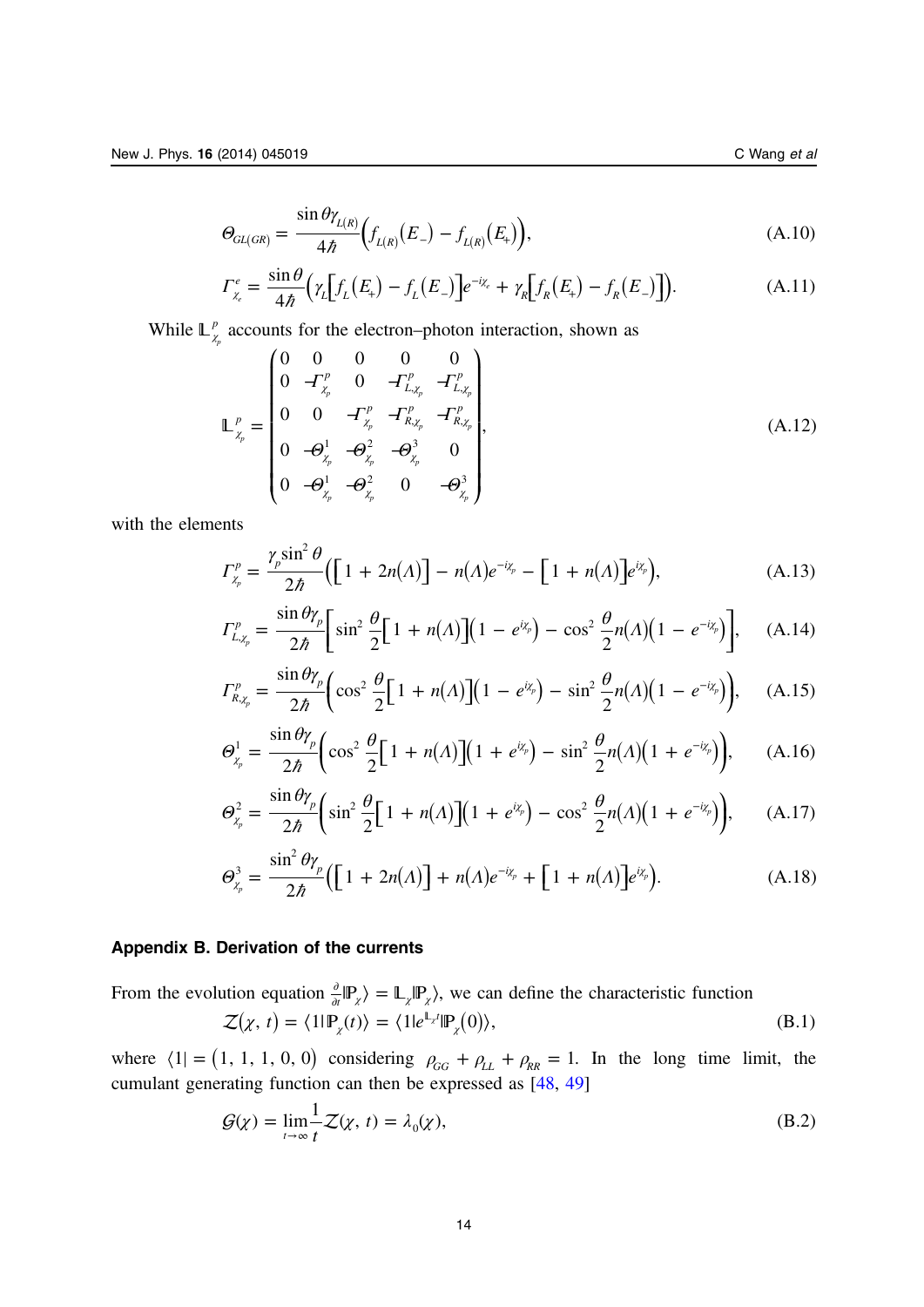<span id="page-15-0"></span>where  $\lambda_0(\chi)$  is the eigen-value of the operator  $\mathbb{L}_{\gamma}$ , which has the largest real part and thus dominates the dynamics in the steady state. The current is just the first order cumulant that is then obtained by the first order derivative

$$
I := \frac{\partial \mathcal{G}(\chi)}{\partial(i\chi)}\Big|_{\chi=0} = \frac{\partial \lambda_0(\chi)}{\partial(i\chi)}\Big|_{\chi=0} = \left\langle 1 \left| \frac{\partial \mathbb{L}_{\chi}}{\partial(i\chi)}\right|_{\chi=0} \right| \mathbb{P}^{ss} \right\rangle. \tag{B.3}
$$

 $\mathbf{r} = \mathbf{r}$ 

For the specific current calculation,  $\chi = \chi_e$  gives the electron current, and  $\chi = \chi_p$  gives the photon flow.

Therefore, the electron current is obtained as

$$
I_e/e = \left\langle 1 \left| \frac{\partial \mathbb{L}_{\chi_e}^e}{\partial (i\chi_e)} \right|_{\chi_e=0} \right| \mathbb{P}^{ss} \right\rangle
$$
  
=  $\Gamma_i \rho_{LL}^{ss} - \Gamma_{GI} \rho_{GG}^{ss} + 2\Theta_{GL} \text{Re} \left[ \rho_{LR}^{ss} \right],$  (B.4)

where  $\mathbb{P}^{ss}$  is the vector of the density matrix in a steady state. Similarly, the photon flow out of the environment can also be obtained as

$$
I_p = -\left\langle 1 \left| \frac{\partial \mathbb{L}_{\chi_p}^p}{\partial (i\chi_p)} \right|_{\chi_p=0} \left| \mathbb{P}^{ss} \right\rangle \right\}
$$
  
= 
$$
-\frac{\gamma_p}{2} \left( \sin^2 \theta \left( \rho_{LL}^{ss} + \rho_{RR}^{ss} \right) + 2\sin \theta \left( 1 + 2n(\Lambda) \right) \text{Re} \left[ \rho_{LR}^{ss} \right] \right).
$$
 (B.5)

Since the counting field counts the photon current into the reservoir, there is a minus sign for calculating the photon current out of the reservoir.

#### **References**

- [1] Tiwari G N 2002 Solar Energy: Fundamentals, Design, Modelling and Applications (New Delhi: Narosa)
- [2] Green M A, Emery K, Hishikawa Y, Warta W and Dunlop E D 2009 Prog. Photovoltaics 17 [320](http://dx.doi.org/10.1002/pip.v17:5) Green M A, Emery K, Hishikawa Y and Warta W 2009 Prog. Photovoltaics 18 [144](http://dx.doi.org/10.1002/pip.v18:2) Green M A, Emery K, Hishikawa Y and Warta W 2009 Prog. Photovoltaics 20 [606](http://dx.doi.org/10.1002/pip.2267)
- [3] Wolf M 1960 Proc. IRE 48 p 1246
- [4] Shockley W and Queisser H J 1961 J. Appl. Phys. **32** [510](http://dx.doi.org/10.1063/1.1736034)
- [5] Ross R T and Nozik A J 1982 *J. Appl. Phys.* **53** [3813](http://dx.doi.org/10.1063/1.331124) Nozik A J 2002 Physica E 14 [115](http://dx.doi.org/10.1016/S1386-9477(02)00374-0)
- [6] Sano N and Yoshii A 1992 Phys. Rev. B 45 [4171](http://dx.doi.org/10.1103/PhysRevB.45.4171)
- [7] Kolodinski S, Werner J H, Wittchen T and Queisser H J 1993 Appl. Phys. Lett. 63 [2405](http://dx.doi.org/10.1063/1.110489)
- [8] Werner J H, Kolodinski S and Queisser H J 1994 Phys. Rev. Lett. **74** [3851](http://dx.doi.org/10.1103/PhysRevLett.72.3851)
- [9] Brendel R, Werner J H and Queisser H J 1996 Sol. Energy Mater. Sol. Cell 41 [419](http://dx.doi.org/10.1016/0927-0248(95)00125-5)
- [10] Chanyawadee S, Harley R T, Henini M, Talapin D V and Lagoudakis P G 2009 Phys. Rev. Lett. 102 [077402](http://dx.doi.org/10.1103/PhysRevLett.102.077402)
- [11] Sablon K A, Little J W, Mitin V, Sergeev A, Vagidov N and Reinhardt K 2011 Nano Lett. 11 [2311](http://dx.doi.org/10.1021/nl200543v)